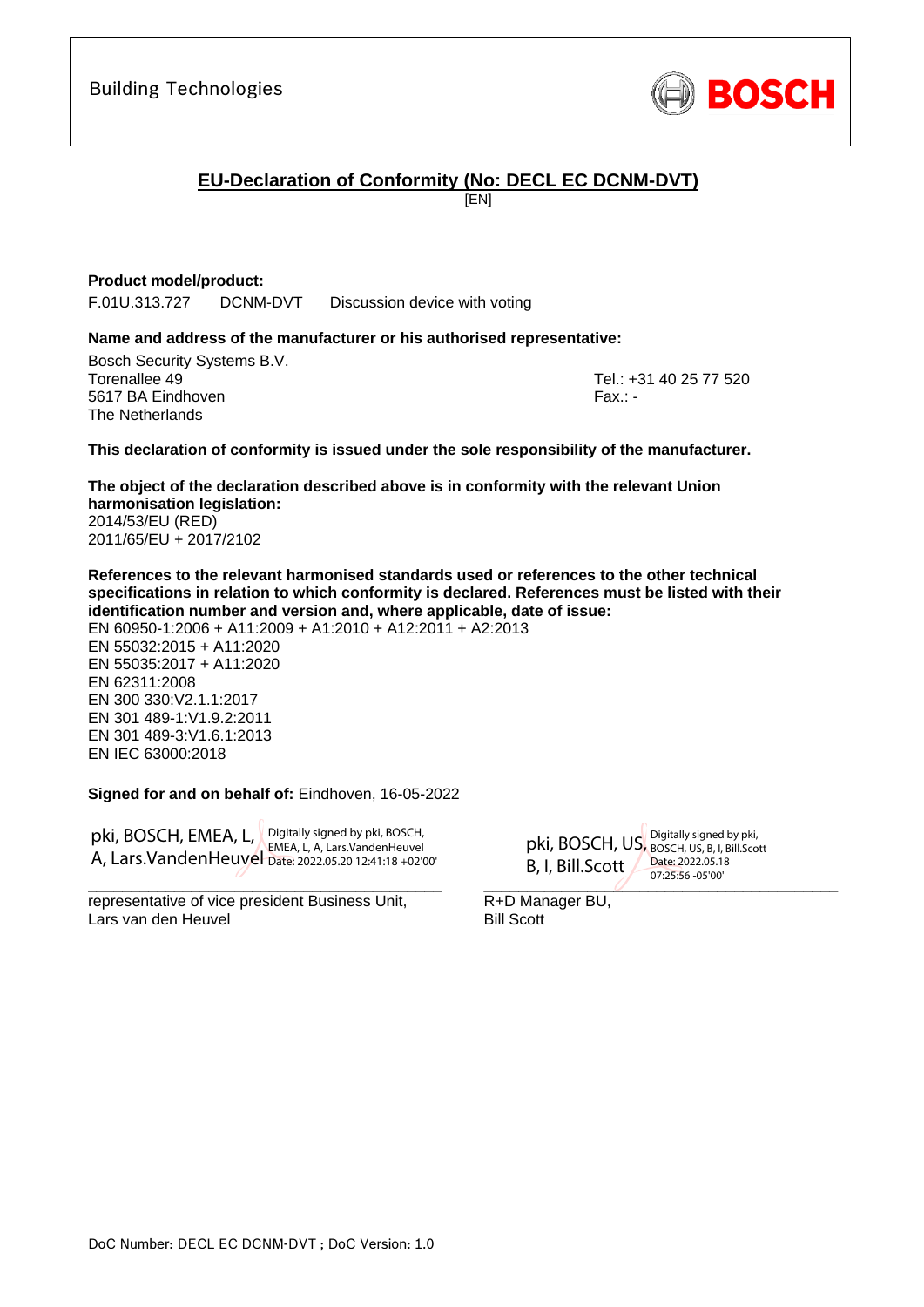

# **ЕC ДЕКЛАРАЦИЯ ЗА СЪОТВЕТСТВИЕ (№: DECL EC DCNM-DVT)**

[BG]

### **Модел на продукт/продукт:**

F.01U.313.727 DCNM-DVT Discussion device with voting

#### **Наименование и адрес на производителя или на неговия упълномощен представител:**

Bosch Security Systems B.V. Torenallee 49 Тел.: [+31 40 25 77 520](#page-0-0) 5617 BA Eindhoven факс: [-](#page-0-1) The Netherlands

\_\_\_\_\_\_\_\_\_\_\_\_\_\_\_\_\_\_\_\_\_\_\_\_\_\_\_\_\_\_\_\_\_\_\_\_\_\_\_\_\_\_\_

#### **Настоящата декларация за съответствие е издадена на отговорността на производителя.**

**Предметът на декларацията, описан по-горе, отговаря на съответното законодателство на Съюза за хармонизация[:](#page-0-2)** [2014/53/EU \(RED\)](#page-0-2) [2011/65/EU + 2017/2102](#page-0-2)

**Позоваване на използваните хармонизирани стандарти или позоваване на други технически спецификации, по отношение на които се декларира съответствие. При позоваването трябва да се посочва техният идентификационен номер и версията им и, ако е приложимо,** 

**дата на издаване:** EN 60950-1:2006 + A11:2009 + A1:2010 + A12:2011 + A2:2013 EN 55032:2015 + A11:2020 EN 55035:2017 + A11:2020 EN 62311:2008 EN 300 330:V2.1.1:2017 EN 301 489-1:V1.9.2:2011 EN 301 489-3:V1.6.[1:](#page-0-4)[2](#page-0-5)013 EN IEC 63000:201[8](#page-0-3)

**Подписано за и от името на:** Айндховен, 16-05-2022

\_\_\_\_\_\_\_\_\_\_\_\_\_\_\_\_\_\_\_\_\_\_\_\_\_\_\_\_\_\_\_\_\_\_\_\_\_\_\_\_\_\_\_ представител на вицепрезидента на Бизнес звено, Lars van den Heuvel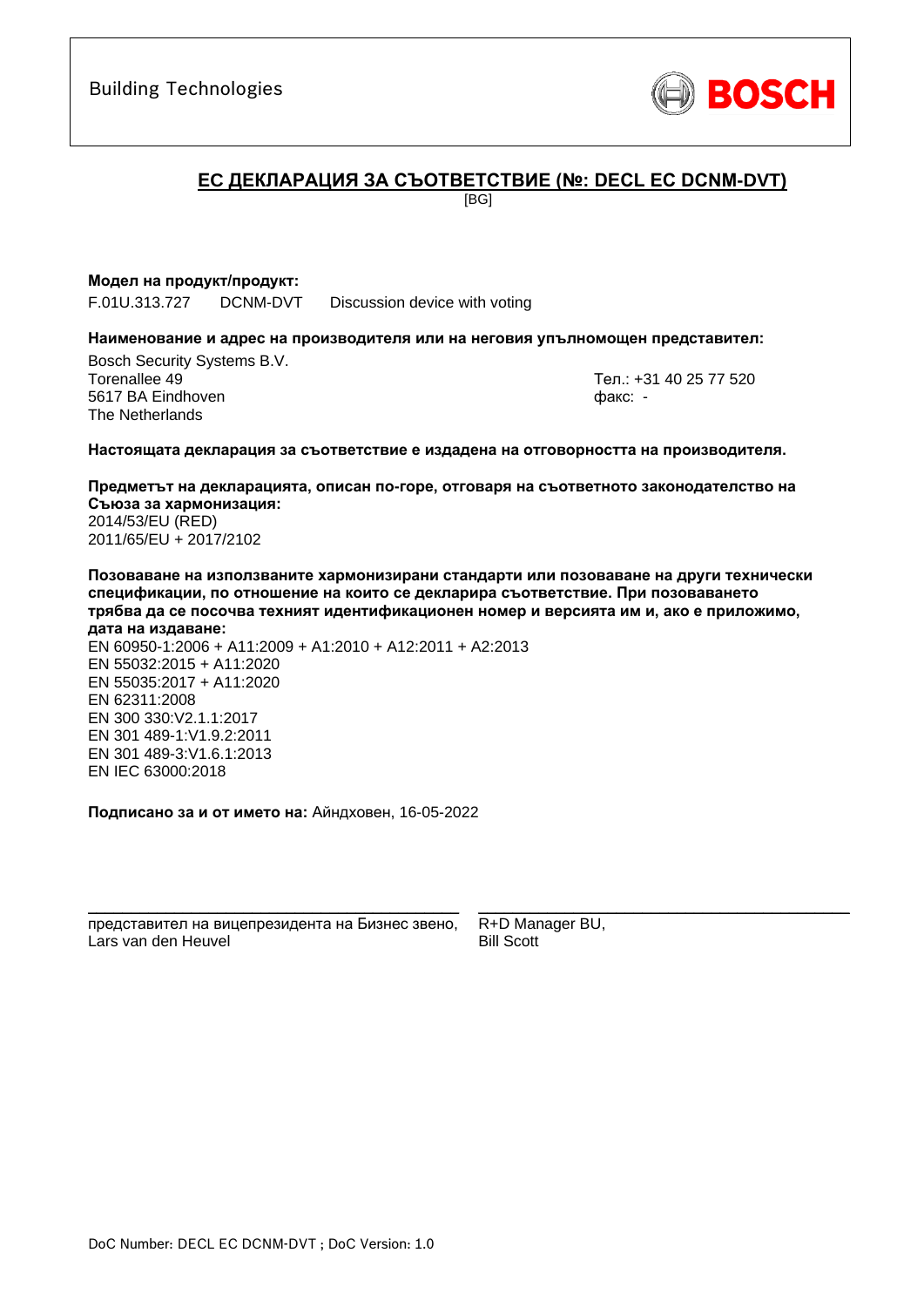Building Technologies

# **DECLARACIÓN UE DE CONFORMIDAD (nº: DECL EC DCNM-DVT)**

[ES]

# **Modelo de producto/producto:**

F.01U.313.727 DCNM-DVT Discussion device with voting

## **Nombre y dirección del fabricante o de su representante autorizado:**

Bosch Security Systems B.V. Torenallee 49 Tel.: [+31 40 25 77 520](#page-0-0) 5617 BA Eindhoven Fax.: [-](#page-0-1) The Netherlands

\_\_\_\_\_\_\_\_\_\_\_\_\_\_\_\_\_\_\_\_\_\_\_\_\_\_\_\_\_\_\_\_\_\_\_\_\_\_\_\_\_\_\_

## **La presente declaración de conformidad se expide bajo la exclusiva responsabilidad del fabricante.**

**El objeto de la declaración descrita anteriormente es conforme con la legislación de armonización pertinente de la Unión[:](#page-0-2)** [2014/53/EU \(RED\)](#page-0-2) [2011/65/EU + 2017/2102](#page-0-2)

**Referencias a las normas armonizadas pertinentes utilizadas, o referencias a las otras especificaciones técnicas respecto a las cuales se declara la conformidad. Las referencias se enumerarán con su número de identificación y su versión y, en su caso, la fecha de emisión:** EN 60950-1:2006 + A11:2009 + A1:2010 + A12:2011 + A2:2013 EN 55032:2015 + A11:2020 EN 55035:2017 + A11:2020 EN 62311:2008 EN 300 330:V2.1.1:2017 EN 301 489-1:V1.9.2:2011 EN 301 489-3:V1.6.1:2013 [E](#page-0-6)[N](#page-0-7) [I](#page-0-8)[E](#page-0-9)C 63000:201[8](#page-0-3)

**Firmado en nombre de:** Eindhoven, 16-05-2022

\_\_\_\_\_\_\_\_\_\_\_\_\_\_\_\_\_\_\_\_\_\_\_\_\_\_\_\_\_\_\_\_\_\_\_\_\_\_\_\_\_\_\_ representante del vicepresidente de la unidad de negocios, Lars van den Heuvel

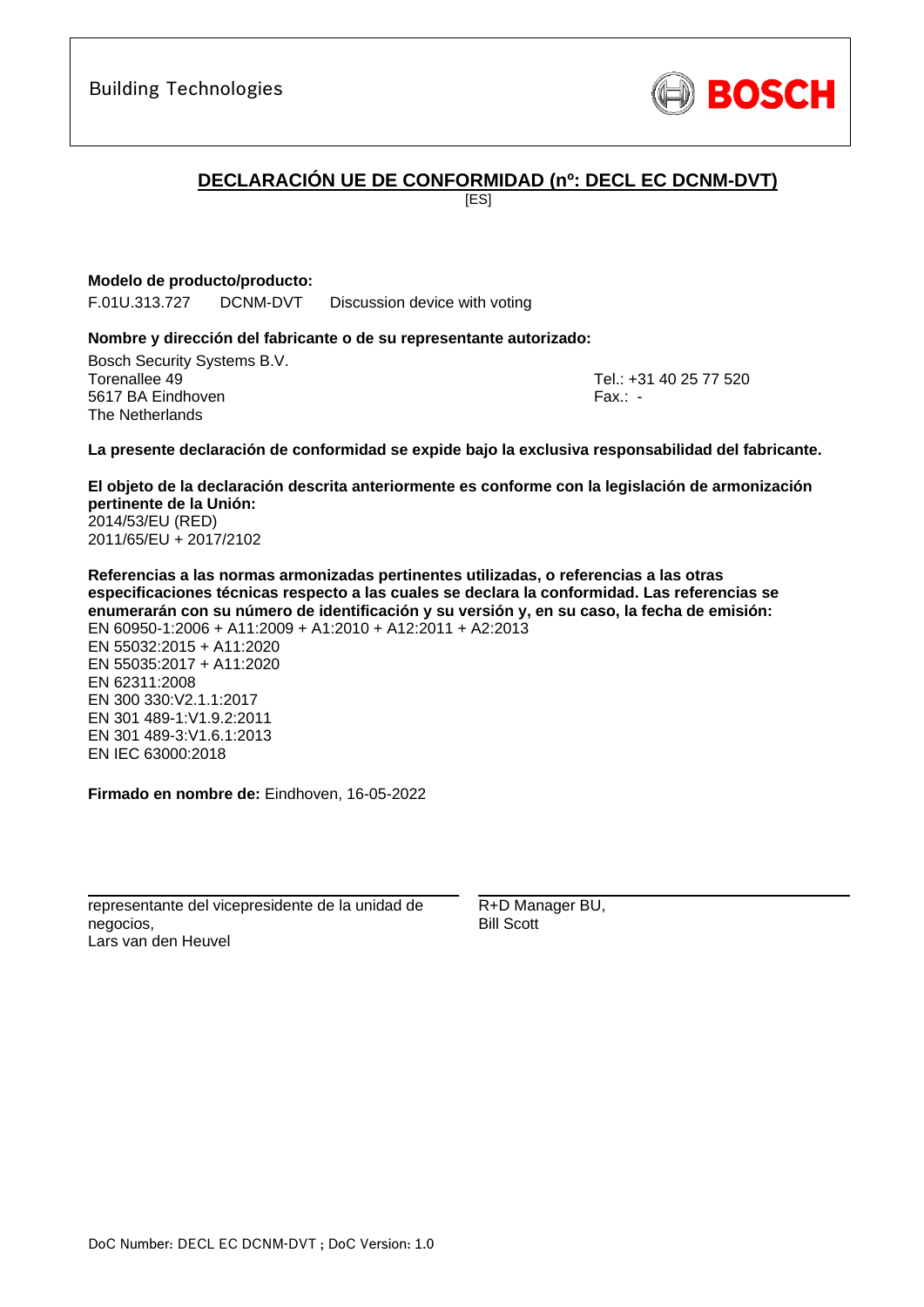

# **EU PROHLÁŠENÍ O SHODĚ (č. DECL EC DCNM-DVT)**

 $\overline{IC}$ SI

## **Model výrobku/výrobek:**

F.01U.313.727 DCNM-DVT Discussion device with voting

### **Jméno a adresa výrobce nebo jeho zplnomocněného zástupce:**

Bosch Security Systems B.V. Torenallee 49 Tel.: [+31 40 25 77 520](#page-0-0) 5617 BA Eindhoven Fax.: [-](#page-0-1) Fax.: - Fax.: - Fax.: - Fax.: - Fax.: -The Netherlands

[E](#page-0-6)[N](#page-0-7) [I](#page-0-8)[E](#page-0-9)C 63000:201[8](#page-0-3)

\_\_\_\_\_\_\_\_\_\_\_\_\_\_\_\_\_\_\_\_\_\_\_\_\_\_\_\_\_\_\_\_\_\_\_\_\_\_\_\_\_\_\_

## **Toto prohlášení o shodě se vydává na výhradní odpovědnost výrobce.**

**Výše popsaný předmět prohlášení je ve shodě s příslušnými harmonizačními právními předpisy Unie[:](#page-0-2)** [2014/53/EU \(RED\)](#page-0-2) [2011/65/EU + 2017/2102](#page-0-2)

**Odkazy na příslušné harmonizované normy, které byly použity, nebo na jiné technické specifikace, na jejichž základě se shoda prohlašuje. Odkazy se uvedou s jejich identifikačním číslem a verzí a v příslušných případech rovněž s datem vydání:** EN 60950-1:2006 + A11:2009 + A1:2010 + A12:2011 + A2:2013 EN 55032:2015 + A11:2020 EN 55035:2017 + A11:2020 EN 62311:2008 EN 300 330:V2.1.1:2017 EN 301 489-1:V1.9.2:2011 EN 301 489-3:V1.6.1:2013

**Podepsáno za a jménem:** Eindhoven, 16-05-2022

\_\_\_\_\_\_\_\_\_\_\_\_\_\_\_\_\_\_\_\_\_\_\_\_\_\_\_\_\_\_\_\_\_\_\_\_\_\_\_\_\_\_\_

zástupce viceprezidenta obchodní jednoty, Lars van den Heuvel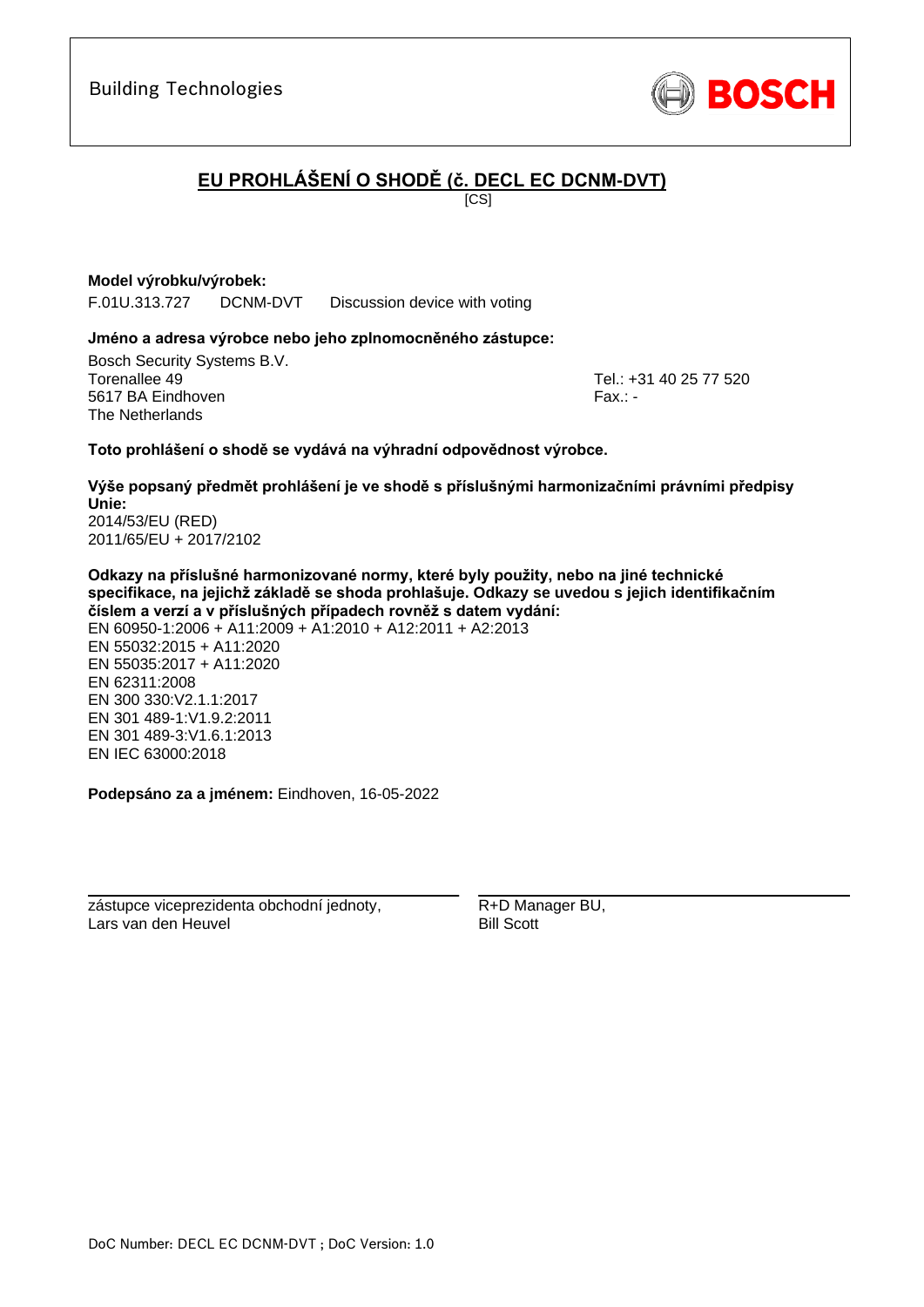

# **EU-OVERENSSTEMMELSESERKLÆRING (Nr. DECL EC DCNM-DVT)**

[DA]

## **Produktmodel/produkt:**

F.01U.313.727 DCNM-DVT Discussion device with voting

### **Navn og adresse på fabrikanten eller dennes bemyndigede repræsentant:**

Bosch Security Systems B.V. Torenallee 49 Tel.: [+31 40 25 77 520](#page-0-0) 5617 BA Eindhoven Fax.: [-](#page-0-1) The Netherlands

\_\_\_\_\_\_\_\_\_\_\_\_\_\_\_\_\_\_\_\_\_\_\_\_\_\_\_\_\_\_\_\_\_\_\_\_\_\_\_\_\_\_\_

### **Denne overensstemmelseserklæring udstedes på fabrikantens ansvar.**

**Genstanden for erklæringen, som beskrevet ovenfor, er i overensstemmelse med den relevante EU-harmoniseringslovgivning[:](#page-0-2)** [2014/53/EU \(RED\)](#page-0-2) [2011/65/EU + 2017/2102](#page-0-2)

**Referencer til de relevante anvendte harmoniserede standarder eller til de andre tekniske specifikationer, som der erklæres overensstemmelse med. Henvisninger angives med deres identifikationsnummer og version og eventuelt udstedelsesdato:**

EN 60950-1:2006 + A11:2009 + A1:2010 + A12:2011 + A2:2013 EN 55032:2015 + A11:2020 EN 55035:2017 + A11:2020 EN 62311:2008 EN 300 330:V2.1.1:2017 EN 301 489-1:V1.9.2:2011 EN 301 489-3:V1.6.1:2013 [E](#page-0-6)[N](#page-0-7) [I](#page-0-8)[E](#page-0-9)C 63000:201[8](#page-0-3)

**Underskrevet for og på vegne af:** Eindhoven, 16-05-2022

repræsentant for Vice President Business Unit, Lars van den Heuvel

\_\_\_\_\_\_\_\_\_\_\_\_\_\_\_\_\_\_\_\_\_\_\_\_\_\_\_\_\_\_\_\_\_\_\_\_\_\_\_\_\_\_\_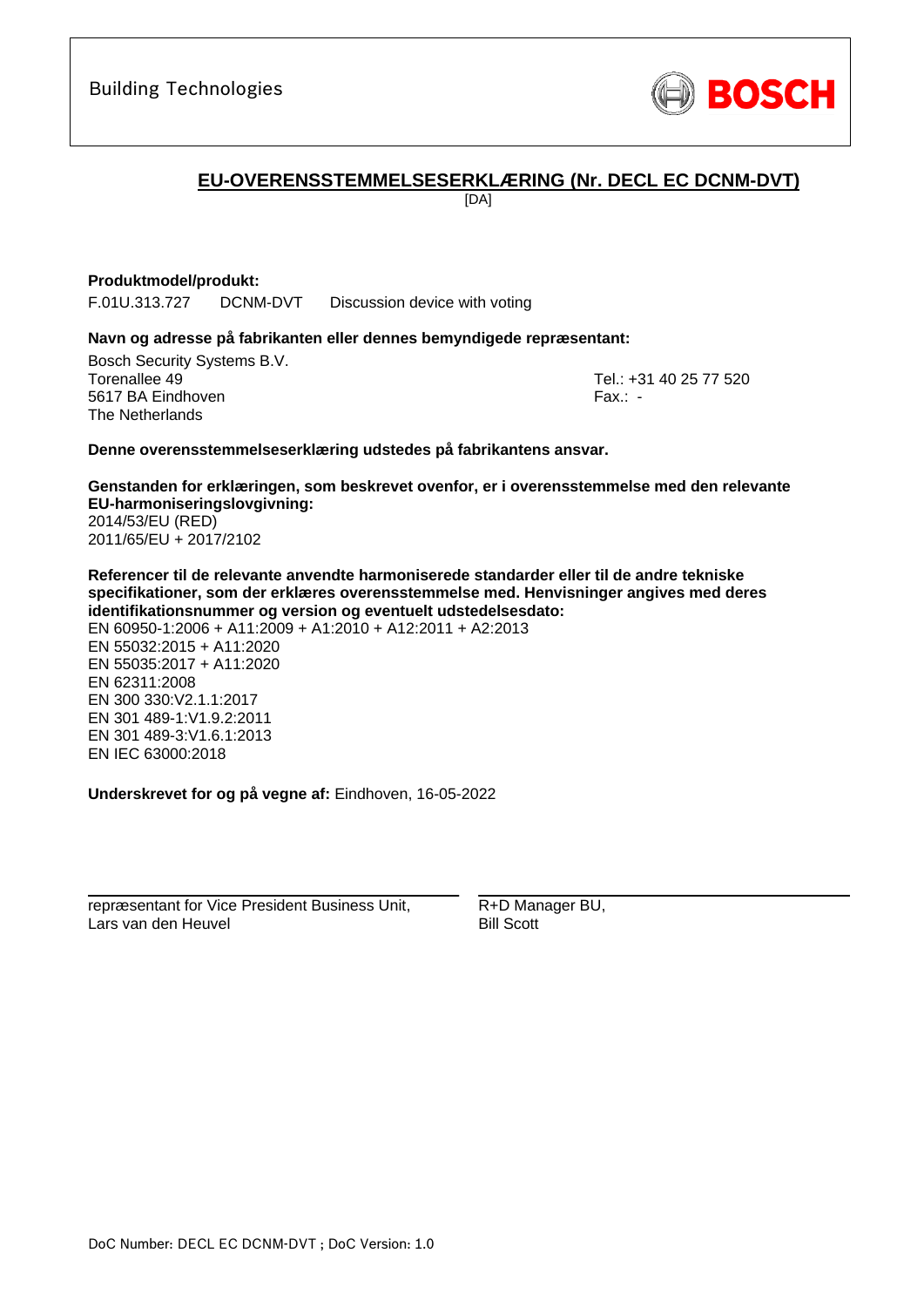

# **EU-KONFORMITÄTSERKLÄRUNG (Nr. DECL EC DCNM-DVT)**

[DE]

## **Produktmodell/Produkt:**

F.01U.313.727 DCNM-DVT Discussion device with voting

## **Name und Anschrift des Herstellers oder seines Bevollmächtigten:**

Bosch Security Systems B.V. Torenallee 49 Tel.: [+31 40 25 77 520](#page-0-0) 5617 BA Eindhoven Fax.: [-](#page-0-1) The Netherlands

\_\_\_\_\_\_\_\_\_\_\_\_\_\_\_\_\_\_\_\_\_\_\_\_\_\_\_\_\_\_\_\_\_\_\_\_\_\_\_\_\_\_\_

**Die alleinige Verantwortung für die Ausstellung dieser Konformitätserklärung trägt der Hersteller.**

**Der oben beschriebene Gegenstand der Erklärung erfüllt die einschlägigen Harmonisierungsrechtsvorschriften der Union[:](#page-0-2)** [2014/53/EU \(RED\)](#page-0-2) [2011/65/EU + 2017/2102](#page-0-2)

**Angabe der einschlägigen harmonisierten Normen, die zugrunde gelegt wurden, oder Angabe der anderen technischen Spezifikationen, in Bezug auf die die Konformität erklärt wird. Dabei müssen die jeweilige Kennnummer, die angewandte Fassung und gegebenenfalls das Ausgabedatum angegeben werden:**

EN 60950-1:2006 + A11:2009 + A1:2010 + A12:2011 + A2:2013 EN 55032:2015 + A11:2020 EN 55035:2017 + A11:2020 EN 62311:2008 EN 300 330:V2.1.1:2017 EN 301 489-1:V1.9.2:2011 EN 301 489-3:V1.6.[1:](#page-0-4)[2](#page-0-5)013 EN IEC 63000:201[8](#page-0-3)

**Unterzeichnet für und im Namen von:** Eindhoven, 16-05-2022

Vertreter des Vice President Geschäftsbereich, Lars van den Heuvel

\_\_\_\_\_\_\_\_\_\_\_\_\_\_\_\_\_\_\_\_\_\_\_\_\_\_\_\_\_\_\_\_\_\_\_\_\_\_\_\_\_\_\_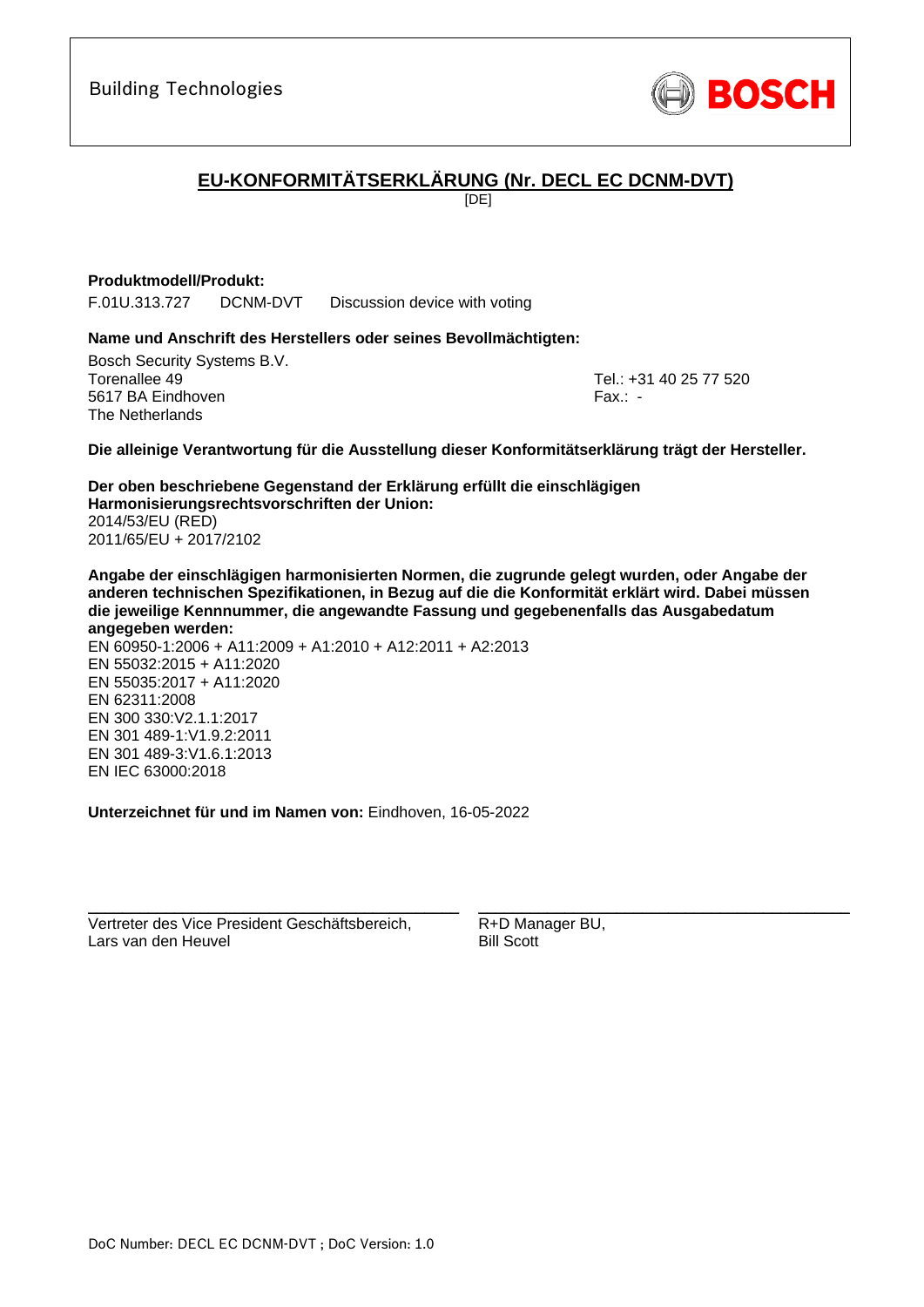

# **ELi VASTAVUSDEKLARATSIOON (nr: DECL EC DCNM-DVT)**

[ET]

## **Toote mudel/toode:**

F.01U.313.727 DCNM-DVT Discussion device with voting

## **Tootja või tema volitatud esindaja nimi ja aadress:**

Bosch Security Systems B.V. Torenallee 49 Tel.: [+31 40 25 77 520](#page-0-0) 5617 BA Eindhoven Fax.: [-](#page-0-1) The Netherlands

\_\_\_\_\_\_\_\_\_\_\_\_\_\_\_\_\_\_\_\_\_\_\_\_\_\_\_\_\_\_\_\_\_\_\_\_\_\_\_\_\_\_\_

### **Käesolev vastavausdeklaratsioon on välja antud tootja ainuvastutusel.**

**Eelkirjeldatud deklareeritav toode on kooskõlas asjaomaste liidu ühtlustamisaktidega[:](#page-0-2)** [2014/53/EU \(RED\)](#page-0-2) [2011/65/EU + 2017/2102](#page-0-2)

**Viited kasutatud harmoneeritud standarditele või viited muudele tehnilistele spetsifikatsioonidele, millele vastavust deklareeritakse. Viidetele peab lisama nende identifitseerimisnumbri ja versiooni ning vajaduse korral väljaandmise kuupäeva:**

EN 60950-1:2006 + A11:2009 + A1:2010 + A12:2011 + A2:2013 EN 55032:2015 + A11:2020 EN 55035:2017 + A11:2020 EN 62311:2008 EN 300 330:V2.1.1:2017 EN 301 489-1:V1.9.2:2011 EN 301 489-3:V1.6.[1:](#page-0-4)[2](#page-0-5)013 EN IEC 63000:201[8](#page-0-3)

**Alla kirjutanud (kelle poolt/nimel):** Eindhoven, 16-05-2022

\_\_\_\_\_\_\_\_\_\_\_\_\_\_\_\_\_\_\_\_\_\_\_\_\_\_\_\_\_\_\_\_\_\_\_\_\_\_\_\_\_\_\_

äriüksuse asepresidendi esindaja, Lars van den Heuvel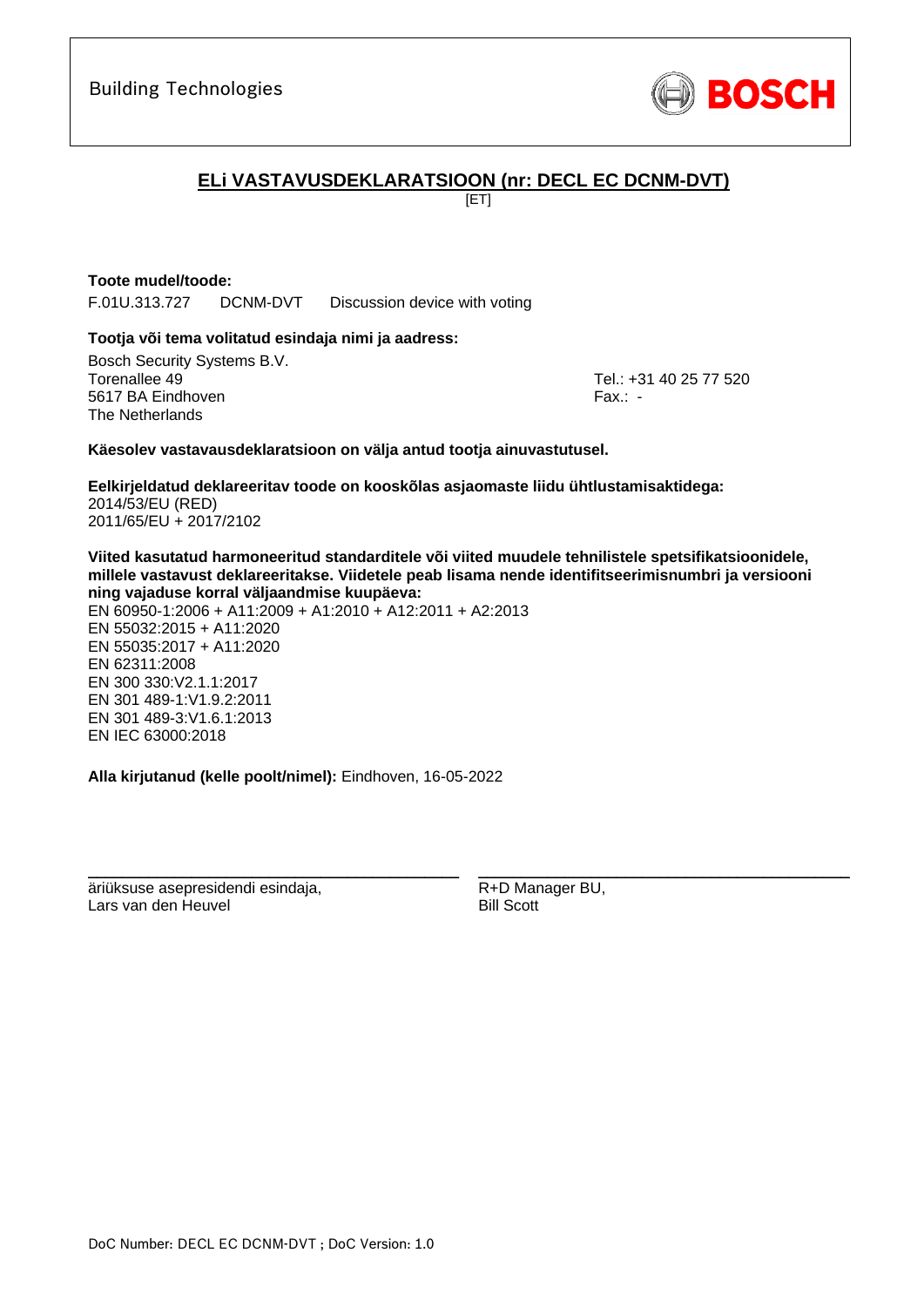

# **ΔΗΛΩΣΗ ΣΥΜΜΟΡΦΩΣΗΣ ΕΕ (αριθ. DECL EC DCNM-DVT)**

[EL]

# **Μοντέλο προϊόντος / Προϊόν:**

F.01U.313.727 DCNM-DVT Discussion device with voting

## **Επωνυμία και διεύθυνση του κατασκευαστή ή του εξουσιοδοτημένου αντιπροσώπου του:**

Bosch Security Systems B.V. Torenallee 49 Τηλ: [+31 40 25 77 520](#page-0-0) 5617 BA Eindhoven φαξ: [-](#page-0-1) The Netherlands

\_\_\_\_\_\_\_\_\_\_\_\_\_\_\_\_\_\_\_\_\_\_\_\_\_\_\_\_\_\_\_\_\_\_\_\_\_\_\_\_\_\_\_

## **Η παρούσα δήλωση συμμόρφωσης εκδίδεται με αποκλειστική ευθύνη του κατασκευαστή.**

**Ο στόχος της δήλωσης που περιγράφεται παραπάνω είναι σύμφωνος με τη σχετική ενωσιακή νομοθεσία εναρμόνισης[:](#page-0-2)** [2014/53/EU \(RED\)](#page-0-2) [2011/65/EU + 2017/2102](#page-0-2)

**Μνεία των σχετικών εναρμονισμένων προτύπων που χρησιμοποιήθηκαν ή μνεία των λοιπών τεχνικών προδιαγραφών σε σχέση με τις οποίες δηλώνεται η συμμόρφωση. Οι αναφορές πρέπει να απαριθμούνται με τον αριθμό αναγνώρισης και την έκδοση και, κατά περίπτωση, την ημερομηνία δημοσίευσής τους:**

EN 60950-1:2006 + A11:2009 + A1:2010 + A12:2011 + A2:2013 EN 55032:2015 + A11:2020 EN 55035:2017 + A11:2020 EN 62311:2008 EN 300 330:V2.1.1:2017 EN 301 489-1:V1.9.2:2011 EN 301 489-3:V1.6.[1:](#page-0-4)[2](#page-0-5)013 EN IEC 63000:201[8](#page-0-3)

**Υπογραφή για λογαριασμό και εξ ονόματος:** Άιντχόβεν, 16-05-2022

αντιπρόσωπος του αντιπροέδρου, Επιχειρηματική μονάδα, Lars van den Heuvel

\_\_\_\_\_\_\_\_\_\_\_\_\_\_\_\_\_\_\_\_\_\_\_\_\_\_\_\_\_\_\_\_\_\_\_\_\_\_\_\_\_\_\_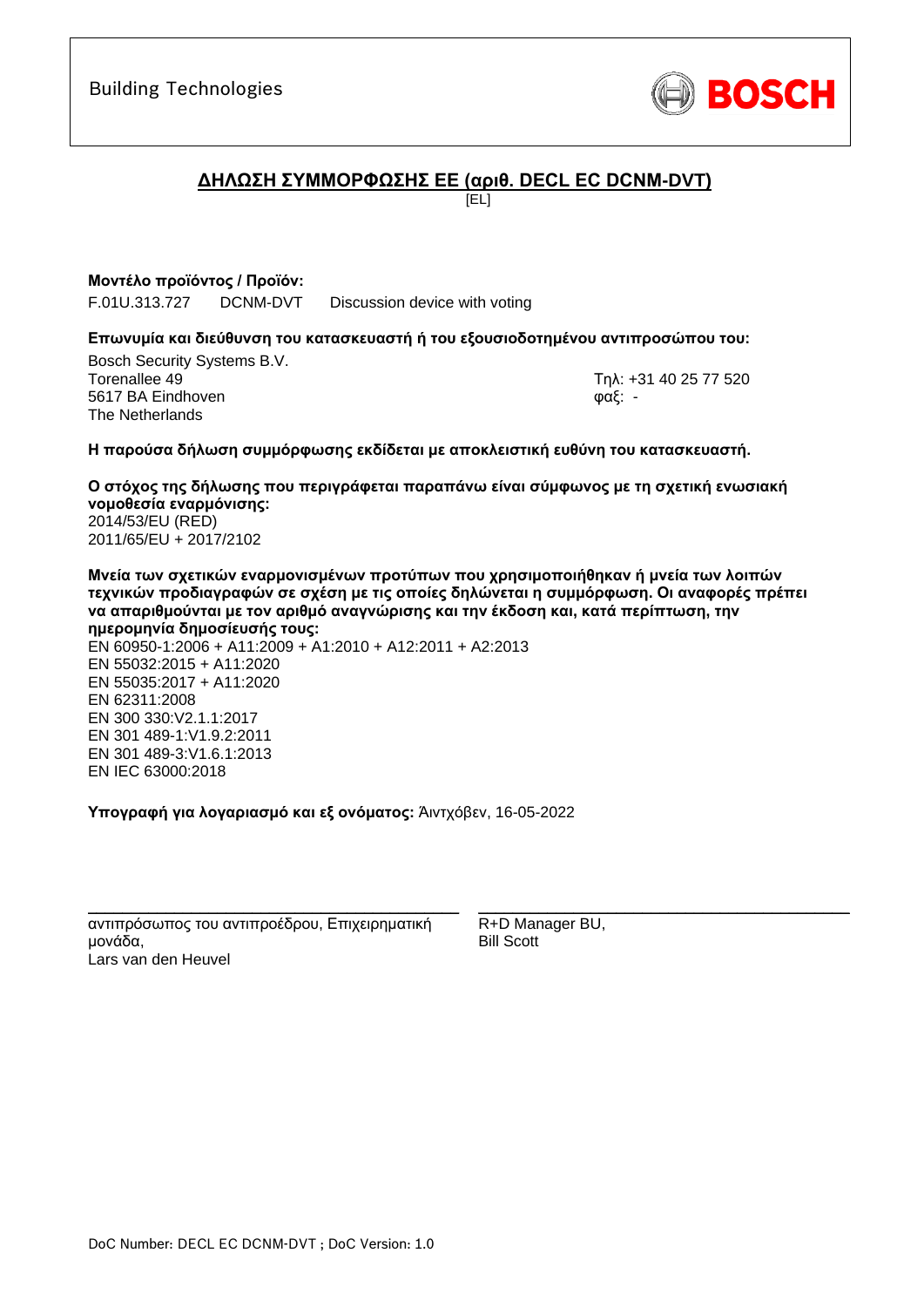

# **DÉCLARATION UE DE CONFORMITÉ (nº: DECL EC DCNM-DVT)**

[FR]

# **Modèle de produit/produit**

F.01U.313.727 DCNM-DVT Discussion device with voting

## **Nom et adresse du fabricant ou de son mandataire:**

Bosch Security Systems B.V. Torenallee 49 Tel.: [+31 40 25 77 520](#page-0-0) 5617 BA Eindhoven Fax.: [-](#page-0-1) The Netherlands

\_\_\_\_\_\_\_\_\_\_\_\_\_\_\_\_\_\_\_\_\_\_\_\_\_\_\_\_\_\_\_\_\_\_\_\_\_\_\_\_\_\_\_

## **La présente déclaration de conformité est établie sous la seule responsabilité du fabricant.**

**L'objet de la déclaration décrit ci-dessus est conforme à la législation d'harmonisation de l'Union applicable[:](#page-0-2)** [2014/53/EU \(RED\)](#page-0-2)

[2011/65/EU + 2017/2102](#page-0-2)

**Références des normes harmonisées pertinentes appliquées ou des autres spécifications techniques par rapport auxquelles la conformité est déclarée. Il faut indiquer, pour chaque référence, le numéro d'identification, la version et, le cas échéant, la date d'émission:** EN 60950-1:2006 + A11:2009 + A1:2010 + A12:2011 + A2:2013 EN 55032:2015 + A11:2020 EN 55035:2017 + A11:2020 EN 62311:2008 EN 300 330:V2.1.1:2017 EN 301 489-1:V1.9.2:2011 EN 301 489-3:V1.6.1:2013 [E](#page-0-6)[N](#page-0-7) [I](#page-0-8)[E](#page-0-9)C 63000:201[8](#page-0-3)

**Signé par et au nom de:** Eindhoven, 16-05-2022

\_\_\_\_\_\_\_\_\_\_\_\_\_\_\_\_\_\_\_\_\_\_\_\_\_\_\_\_\_\_\_\_\_\_\_\_\_\_\_\_\_\_\_

représentant du vice-président de la division, Lars van den Heuvel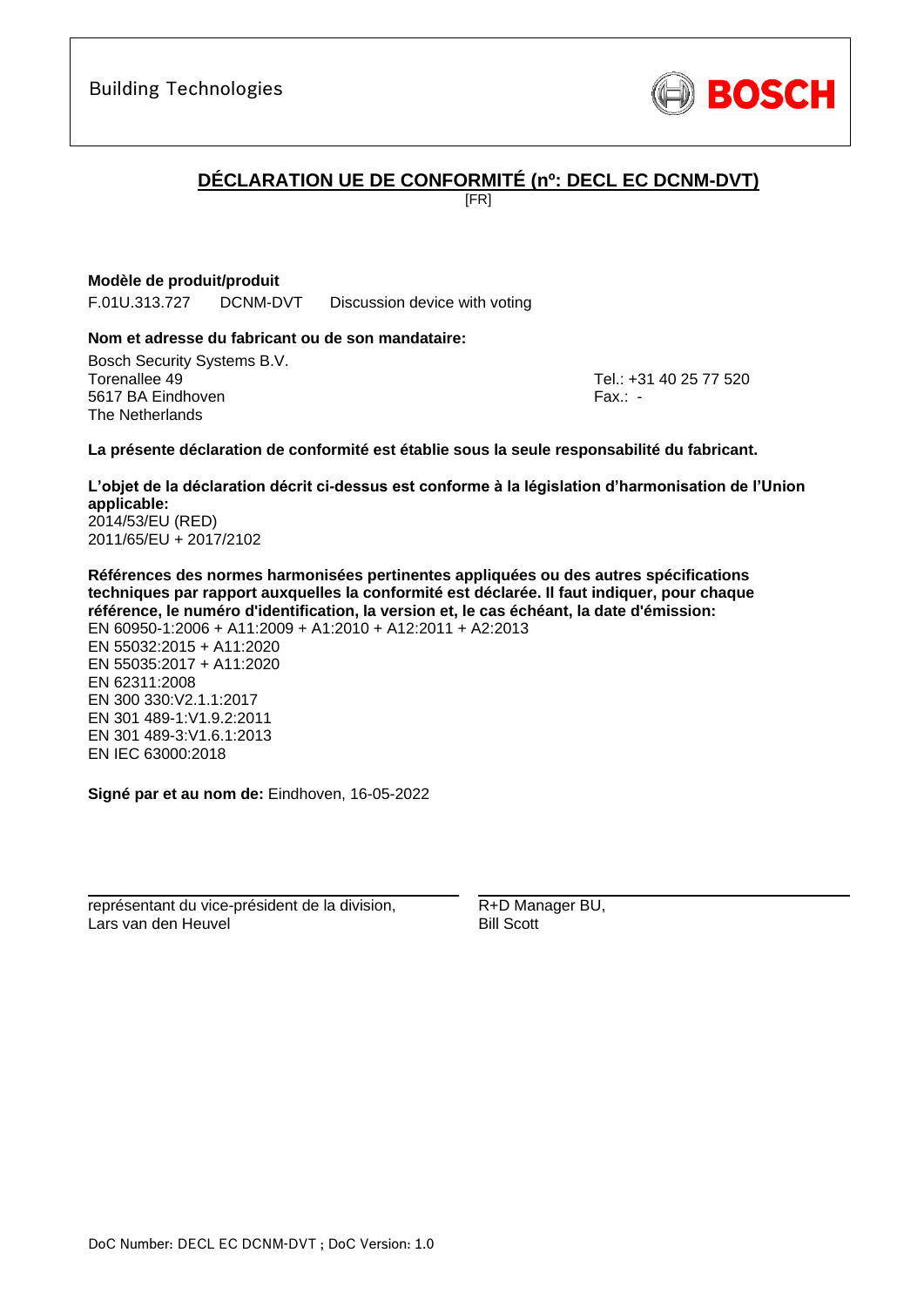

# **EU IZJAVA O SUKLADNOSTI (br. DECL EC DCNM-DVT)**

[HR]

## **Uzorak proizvoda/proizvod:**

F.01U.313.727 DCNM-DVT Discussion device with voting

### **Ime i adresa proizvođača ili njegovog ovlaštenog zastupnika:**

Bosch Security Systems B.V. Torenallee 49 Tel.: [+31 40 25 77 520](#page-0-0) 5617 BA Eindhoven Fax.: [-](#page-0-1) The Netherlands

\_\_\_\_\_\_\_\_\_\_\_\_\_\_\_\_\_\_\_\_\_\_\_\_\_\_\_\_\_\_\_\_\_\_\_\_\_\_\_\_\_\_\_

## **Za izdavanje EU izjave o sukladnosti odgovoran je isključivo proizvođač.**

**Predmet navedene izjave u skladu je s mjerodavnim zakonodavstvom Unije o usklađivanju[:](#page-0-2)** [2014/53/EU \(RED\)](#page-0-2) [2011/65/EU + 2017/2102](#page-0-2)

**Pozivanja na relevantne primijenjene usklađene norme ili pozivanja na druge tehničke specifikacije u vezi s kojima se izjavljuje sukladnost. Upućivanja moraju biti navedena s identifikacijskim brojem i verzijom te, prema potrebi, datumom izdavanja:** EN 60950-1:2006 + A11:2009 + A1:2010 + A12:2011 + A2:2013 EN 55032:2015 + A11:2020 EN 55035:2017 + A11:2020 EN 62311:2008 EN 300 330:V2.1.1:2017 EN 301 489-1:V1.9.2:2011 EN 301 489-3:V1.6.[1:](#page-0-4)[2](#page-0-5)013 EN IEC 63000:201[8](#page-0-3)

**Potpisano za i u ime:** Eindhoven, 16-05-2022

predstavnik potpredsjednika poslovne jedinice, Lars van den Heuvel

\_\_\_\_\_\_\_\_\_\_\_\_\_\_\_\_\_\_\_\_\_\_\_\_\_\_\_\_\_\_\_\_\_\_\_\_\_\_\_\_\_\_\_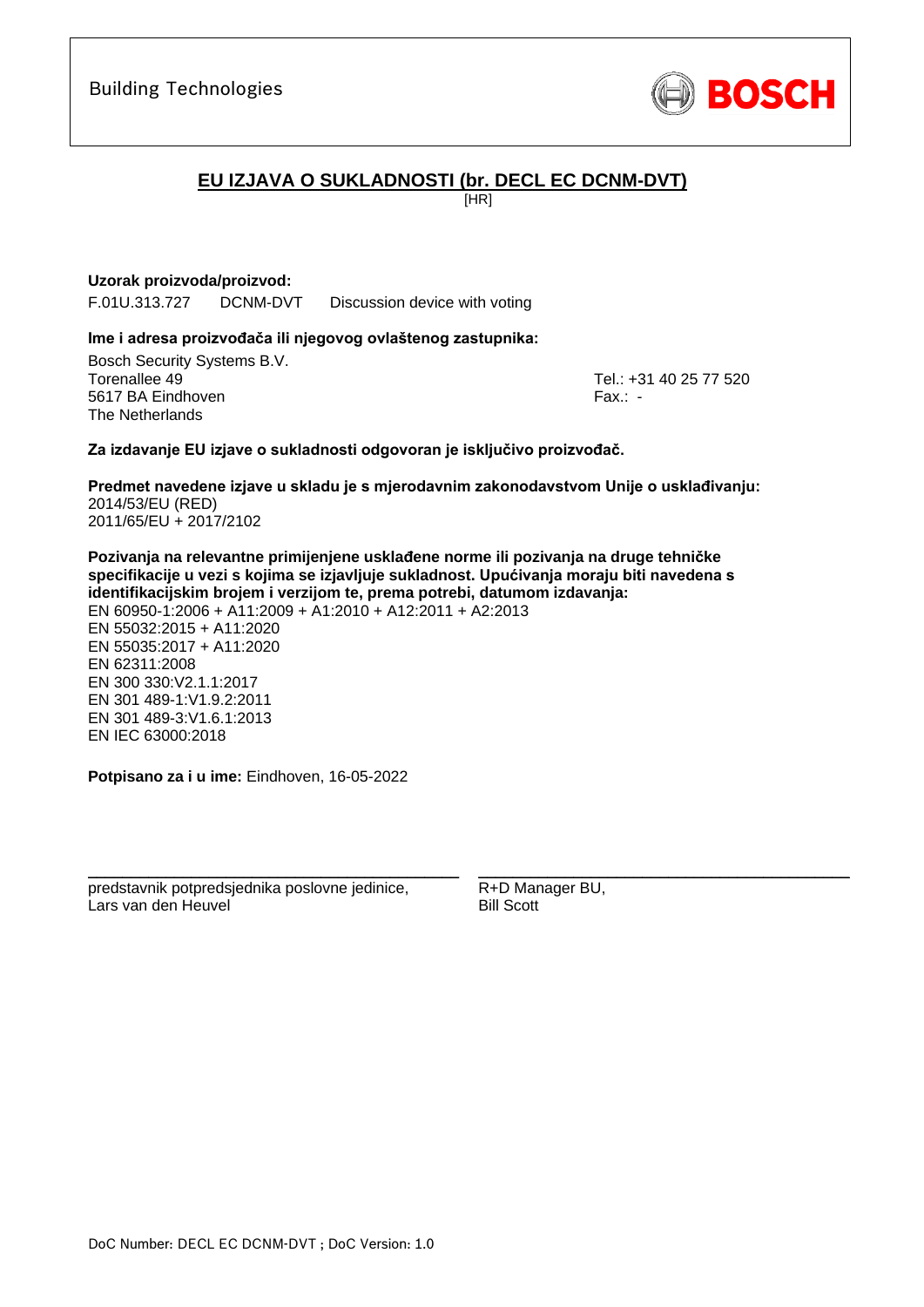

# **DICHIARAZIONE DI CONFORMITÀ UE (N. DECL EC DCNM-DVT)**

 $\overline{III}$ 

## **Modello di prodotto/prodotto:**

F.01U.313.727 DCNM-DVT Discussion device with voting

## **Nome e indirizzo del fabbricante o del suo rappresentante autorizzato:**

Bosch Security Systems B.V. Torenallee 49 Tel.: [+31 40 25 77 520](#page-0-0) 5617 BA Eindhoven Fax.: [-](#page-0-1) The Netherlands

\_\_\_\_\_\_\_\_\_\_\_\_\_\_\_\_\_\_\_\_\_\_\_\_\_\_\_\_\_\_\_\_\_\_\_\_\_\_\_\_\_\_\_

### **La presente dichiarazione di conformità è rilasciata sotto la responsabilità esclusiva del fabbricante.**

**L'oggetto della dichiarazione di cui sopra è conforme alla pertinente normativa di armonizzazione dell'Unione[:](#page-0-2)** [2014/53/EU \(RED\)](#page-0-2)

[2011/65/EU + 2017/2102](#page-0-2)

**Riferimento alle pertinenti norme armonizzate utilizzate o riferimenti alle altre specifiche tecniche in relazione alle quali è dichiarata la conformità. I riferimenti devono essere indicati con il loro numero di identificazione e versione e, se del caso, la data di emissione:**

EN 60950-1:2006 + A11:2009 + A1:2010 + A12:2011 + A2:2013 EN 55032:2015 + A11:2020 EN 55035:2017 + A11:2020 EN 62311:2008 EN 300 330:V2.1.1:2017 EN 301 489-1:V1.9.2:2011 EN 301 489-3:V1.6.1:2013 [E](#page-0-6)[N](#page-0-7) [I](#page-0-8)[E](#page-0-9)C 63000:201[8](#page-0-3)

**Firmato a nome e per conto di:** Eindhoven, 16-05-2022

portavoce del vice presidente della Business Unit, Lars van den Heuvel

\_\_\_\_\_\_\_\_\_\_\_\_\_\_\_\_\_\_\_\_\_\_\_\_\_\_\_\_\_\_\_\_\_\_\_\_\_\_\_\_\_\_\_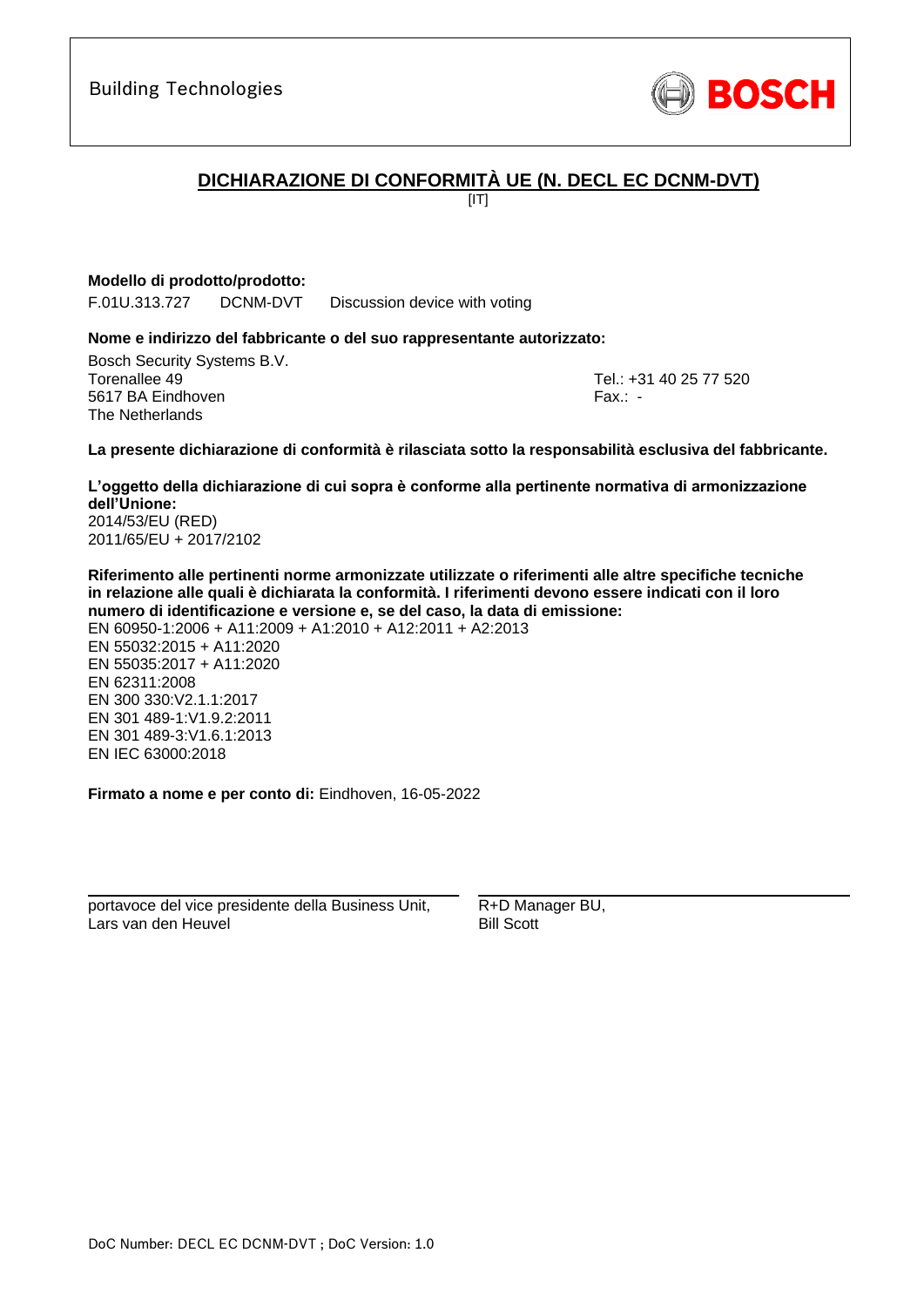Building Technologies

# **ES ATBILSTĪBAS DEKLARĀCIJA (Nr. DECL EC DCNM-DVT)**

 $\overline{L}$ 

## **Produkta modelis / produkts:**

F.01U.313.727 DCNM-DVT Discussion device with voting

### **Ražotāja vai viņa pilnvarotā pārstāvja nosaukums un adrese:**

Bosch Security Systems B.V. Torenallee 49 Tel.: [+31 40 25 77 520](#page-0-0) 5617 BA Eindhoven Fax.: [-](#page-0-1) The Netherlands

\_\_\_\_\_\_\_\_\_\_\_\_\_\_\_\_\_\_\_\_\_\_\_\_\_\_\_\_\_\_\_\_\_\_\_\_\_\_\_\_\_\_\_

### **Šī atbilstības deklarācija ir izdota vienīgi uz ražotāja atbildību.**

**Iepriekš aprakstītais deklarācijas priekšmets atbilst attiecīgajam Savienības saskaņošanas tiesību aktam[:](#page-0-2)** [2014/53/EU \(RED\)](#page-0-2)

[2011/65/EU + 2017/2102](#page-0-2)

**Atsauces uz attiecīgajiem izmantotajiem saskaņotajiem standartiem vai uz citām tehniskajām specifikācijām, attiecībā uz ko tiek deklarēta atbilstība. Atsauces jāuzskaita ar to identifikācijas numuriem un versijām un attiecīgā gadījumā ar izdošanas datumu:**

EN 60950-1:2006 + A11:2009 + A1:2010 + A12:2011 + A2:2013 EN 55032:2015 + A11:2020 EN 55035:2017 + A11:2020 EN 62311:2008 EN 300 330:V2.1.1:2017 EN 301 489-1:V1.9.2:2011 EN 301 489-3:V1.6.1:2013 [E](#page-0-6)[N](#page-0-7) [I](#page-0-8)[E](#page-0-9)C 63000:201[8](#page-0-3)

**Parakstīts šādas personas vārdā:** Eindhoven, 16-05-2022

\_\_\_\_\_\_\_\_\_\_\_\_\_\_\_\_\_\_\_\_\_\_\_\_\_\_\_\_\_\_\_\_\_\_\_\_\_\_\_\_\_\_\_ uzņēmuma struktūrvienības viceprezidenta pārstāvis, Lars van den Heuvel

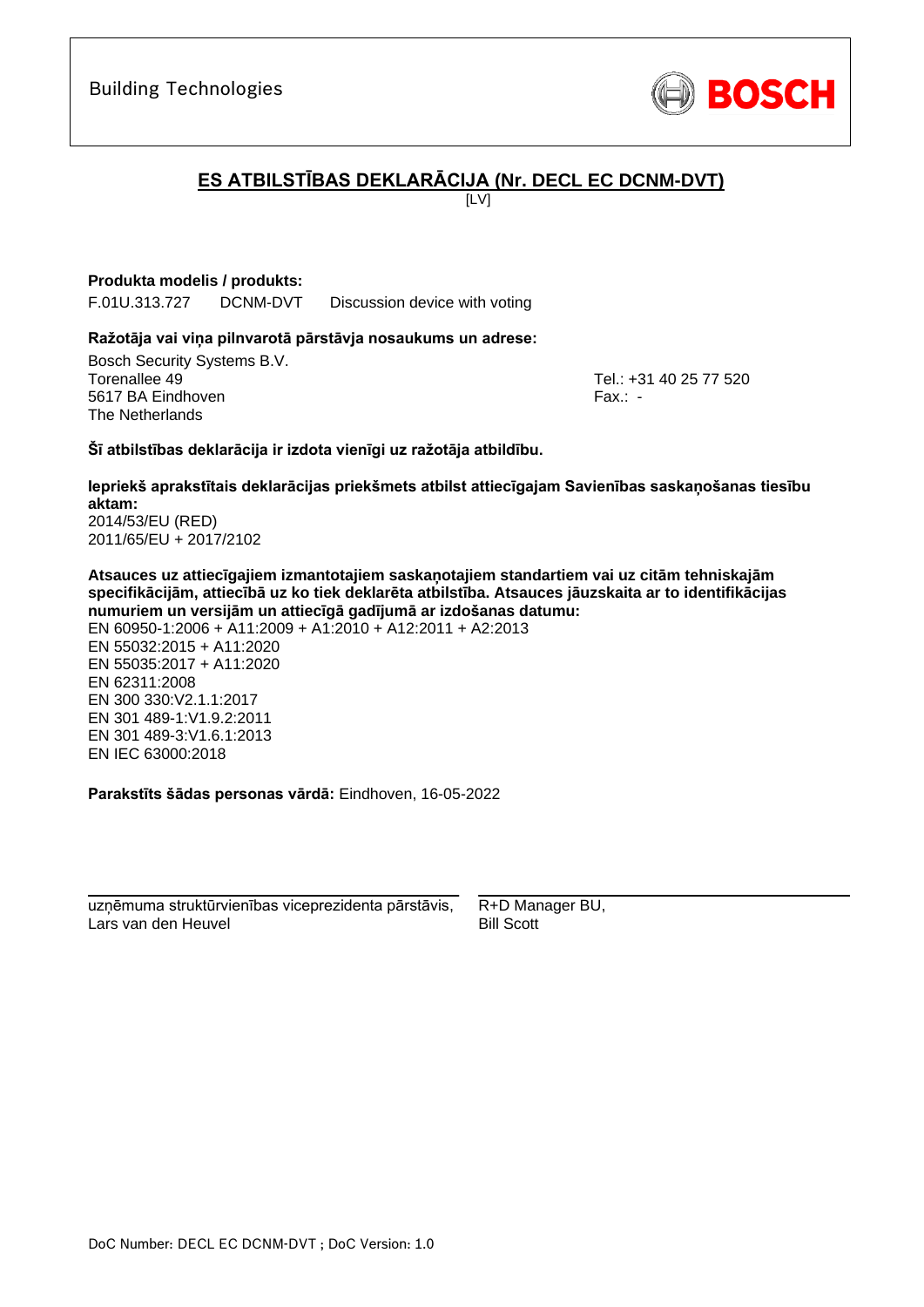

# **ES ATITIKTIES DEKLARACIJA (Nr. DECL EC DCNM-DVT)**

[LT]

# **Gaminio modelis / gaminys:**

F.01U.313.727 DCNM-DVT Discussion device with voting

## **Gamintojo arba jo įgaliotojo atstovo pavadinimas ir adresas:**

Bosch Security Systems B.V. Torenallee 49 Tel.: [+31 40 25 77 520](#page-0-0) 5617 BA Eindhoven Fax.: [-](#page-0-1) The Netherlands

\_\_\_\_\_\_\_\_\_\_\_\_\_\_\_\_\_\_\_\_\_\_\_\_\_\_\_\_\_\_\_\_\_\_\_\_\_\_\_\_\_\_\_

## **Ši atitikties deklaracija išduota tik gamintojo atsakomybe.**

**Pirmiau aprašytas deklaracijos objektas atitinka susijusius derinamuosius Sąjungos teisės aktus[:](#page-0-2)** [2014/53/EU \(RED\)](#page-0-2) [2011/65/EU + 2017/2102](#page-0-2)

**Susijusių taikytų darniųjų standartų nuorodos arba kitų techninių specifikacijų, pagal kurias buvo deklaruota atitiktis, nuorodos. Nuorodos turi būti išvardijamos nurodant jų identifikacinius numerius, versijas ir, kai taikoma, paskelbimo datas:**

EN 60950-1:2006 + A11:2009 + A1:2010 + A12:2011 + A2:2013 EN 55032:2015 + A11:2020 EN 55035:2017 + A11:2020 EN 62311:2008 EN 300 330:V2.1.1:2017 EN 301 489-1:V1.9.2:2011 EN 301 489-3:V1.6.[1:](#page-0-4)[2](#page-0-5)013 EN IEC 63000:201[8](#page-0-3)

**Už ką ir kieno vardu pasirašyta:** Eindhoven, 16-05-2022

\_\_\_\_\_\_\_\_\_\_\_\_\_\_\_\_\_\_\_\_\_\_\_\_\_\_\_\_\_\_\_\_\_\_\_\_\_\_\_\_\_\_\_

viceprezidento skyriaus atstovas, Lars van den Heuvel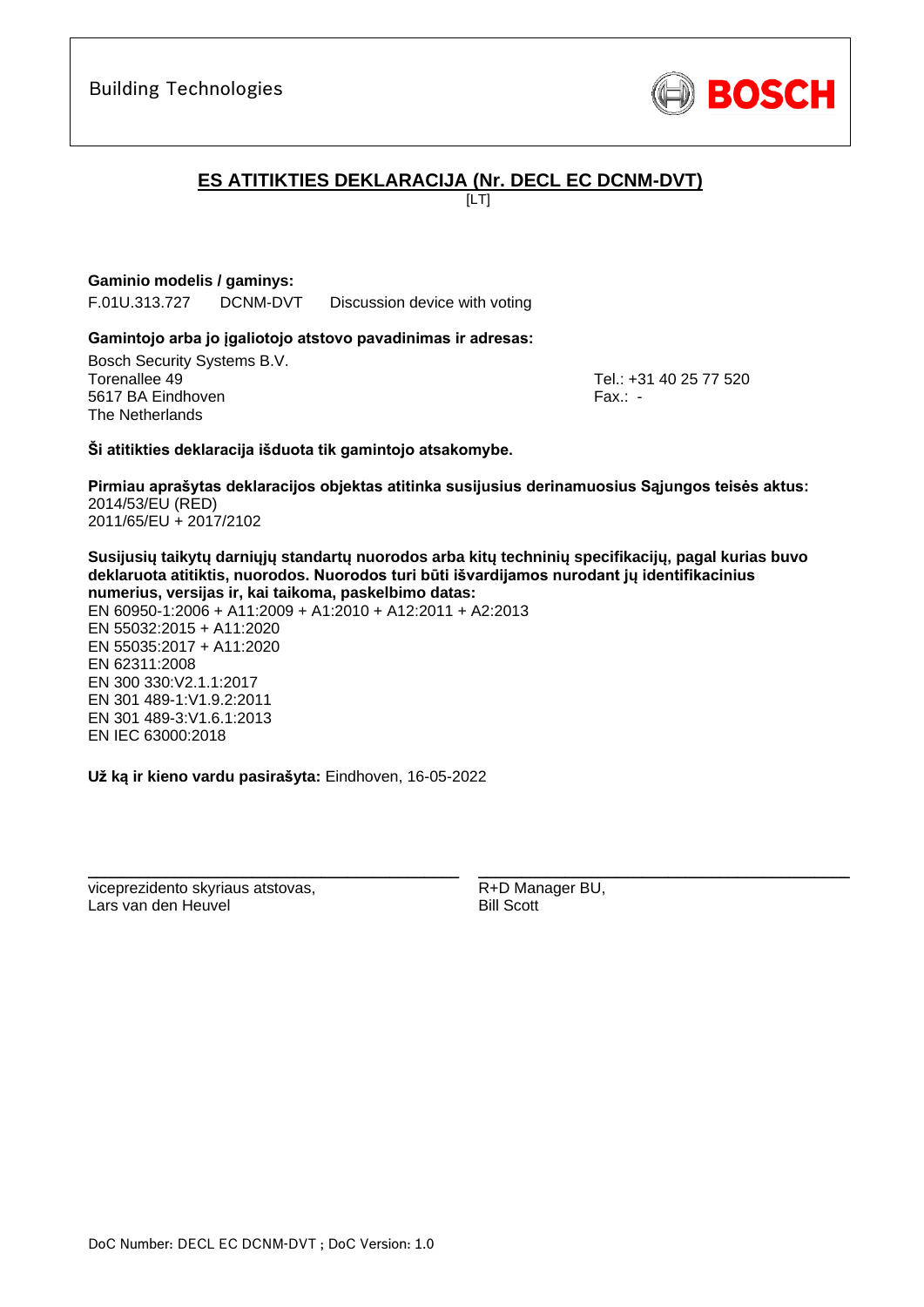

# **(DECL EC DCNM-DVT sz.) EU–MEGFELELŐSÉGI NYILATKOZAT**

[HU]

## **Termékmodell/termék:**

F.01U.313.727 DCNM-DVT Discussion device with voting

## **A gyártó vagy meghatalmazott képviselőjének neve és címe:**

Bosch Security Systems B.V. Torenallee 49 Tel.: [+31 40 25 77 520](#page-0-0) 5617 BA Eindhoven Fax.: [-](#page-0-1) The Netherlands

\_\_\_\_\_\_\_\_\_\_\_\_\_\_\_\_\_\_\_\_\_\_\_\_\_\_\_\_\_\_\_\_\_\_\_\_\_\_\_\_\_\_\_

## **Ezt a megfelelőségi nyilatkozatot a gyártó kizárólagos felelőssége mellett adják ki.**

**A fent ismertetett nyilatkozat tárgya megfelel a vonatkozó uniós harmonizációs jogszabályoknak[:](#page-0-2)** [2014/53/EU \(RED\)](#page-0-2) [2011/65/EU + 2017/2102](#page-0-2)

**Az alkalmazott harmonizált szabványokra való hivatkozás vagy az azokra az egyéb műszaki leírásokra való hivatkozás, amelyekkel kapcsolatban megfelelőségi nyilatkozatot tettek. A hivatkozásokat az azonosító számokkal együtt és a megfelelő verzió feltüntetésével kell megadni, adott esetben a kiállítás dátumával együtt:**

EN 60950-1:2006 + A11:2009 + A1:2010 + A12:2011 + A2:2013 EN 55032:2015 + A11:2020 EN 55035:2017 + A11:2020 EN 62311:2008 EN 300 330:V2.1.1:2017 EN 301 489-1:V1.9.2:2011 EN 301 489-3:V1.6.1:2013 [E](#page-0-6)[N](#page-0-7) [IE](#page-0-8)[C](#page-0-9) 63000:201[8](#page-0-3)

**A nyilatkozatot a következő gyártó nevében és megbízásából írták alá:** Eindhoven, 16-05-2022

az alelnök képviselője, üzleti egység, Lars van den Heuvel

\_\_\_\_\_\_\_\_\_\_\_\_\_\_\_\_\_\_\_\_\_\_\_\_\_\_\_\_\_\_\_\_\_\_\_\_\_\_\_\_\_\_\_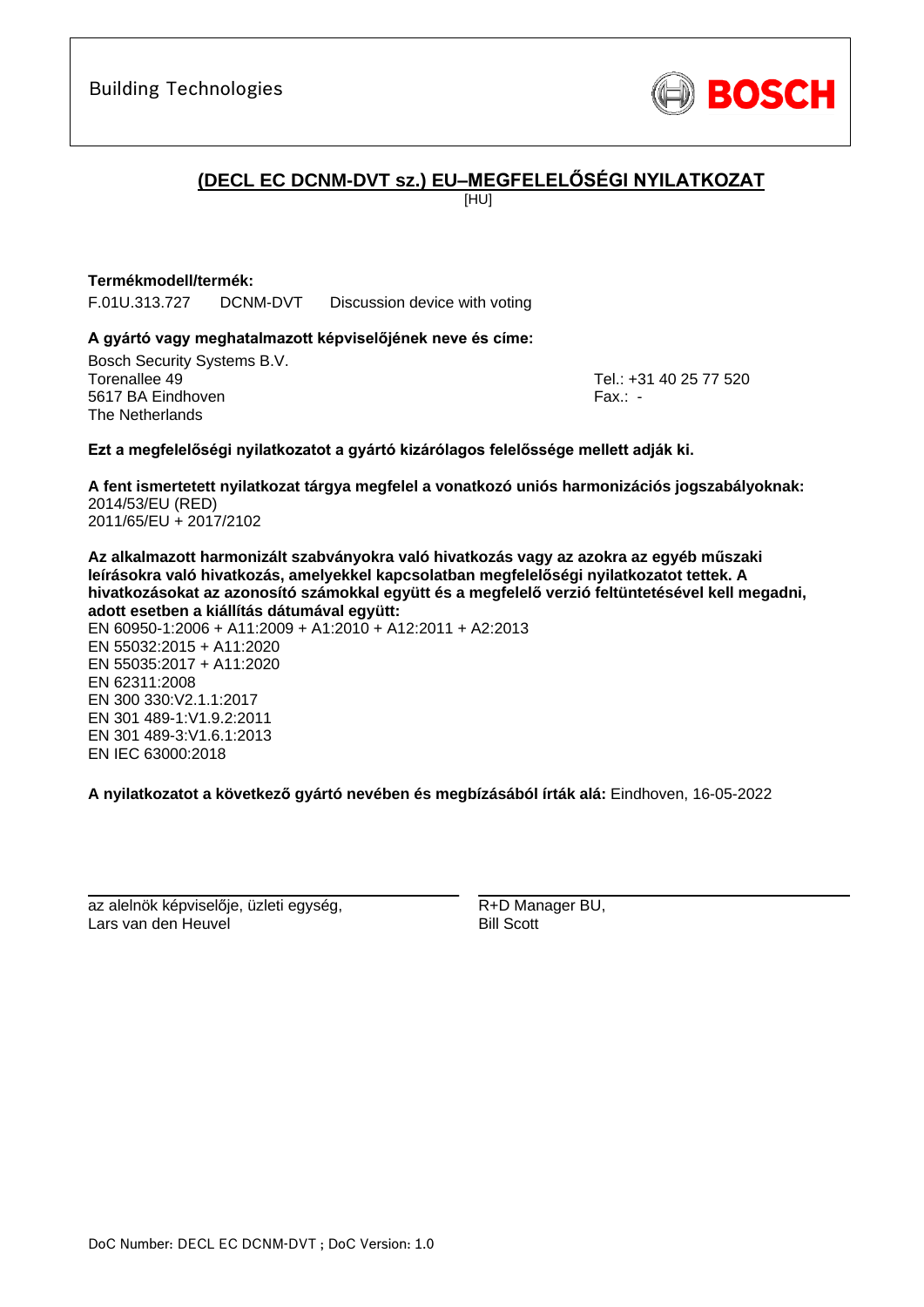

# **DIKJARAZZJONI TA' KONFORMITÀ TAL-UE (Nru: DECL EC DCNM-DVT)**

[MT]

**Il-prodott:**

F.01U.313.727 DCNM-DVT Discussion device with voting

### **L-isem u l-indirizz tal-manifattur jew tar-rappreżentant awtorizzat tiegħu:**

Bosch Security Systems B.V. Torenallee 49 Tel.: [+31 40 25 77 520](#page-0-0) 5617 BA Eindhoven Faks.[: -](#page-0-1) Faks.: - Faks.: - Faks.: - Faks.: -The Netherlands

\_\_\_\_\_\_\_\_\_\_\_\_\_\_\_\_\_\_\_\_\_\_\_\_\_\_\_\_\_\_\_\_\_\_\_\_\_\_\_\_\_\_\_

### **Din id-dikjarazzjoni ta' konformità tinħareg taħt ir-responsabbiltà unika tal-manifattur.**

**L-għan tad-dikjarazzjoni deskritt hawn fuq huwa konformi mal-leġislazzjoni ta' armonizzazzjoni rilevanti tal-Unjoni[:](#page-0-2)** [2014/53/EU \(RED\)](#page-0-2) [2011/65/EU + 2017/2102](#page-0-2)

**Ir-referenzi għall-istandards armonizzati rilevanti li ntużaw jew ir-referenzi għall-ispeċifikazzjonijiet tekniċi l-oħra li skonthom qed tiġi ddikjarata l-konformità. Ir-referenzi jridu jiġu elenkati bin-numru tal-identifikazzjoni u l-verżjoni tagħhom u, fejn applikabbli, id-data tal-ħruġ:** EN 60950-1:2006 + A11:2009 + A1:2010 + A12:2011 + A2:2013

EN 55032:2015 + A11:2020 EN 55035:2017 + A11:2020 EN 62311:2008 EN 300 330:V2.1.1:2017 EN 301 489-1:V1.9.2:2011 EN 301 489-3:V1.6.1:2013 EN IEC 63000:201[8](#page-0-3)

**Iffirmat għal u f'isem:** Eindhoven, 16-05-2022

\_\_\_\_\_\_\_\_\_\_\_\_\_\_\_\_\_\_\_\_\_\_\_\_\_\_\_\_\_\_\_\_\_\_\_\_\_\_\_\_\_\_\_ rappreżentant tal-Viċi President tal-Unità tan-Negozju, Lars van den Heuvel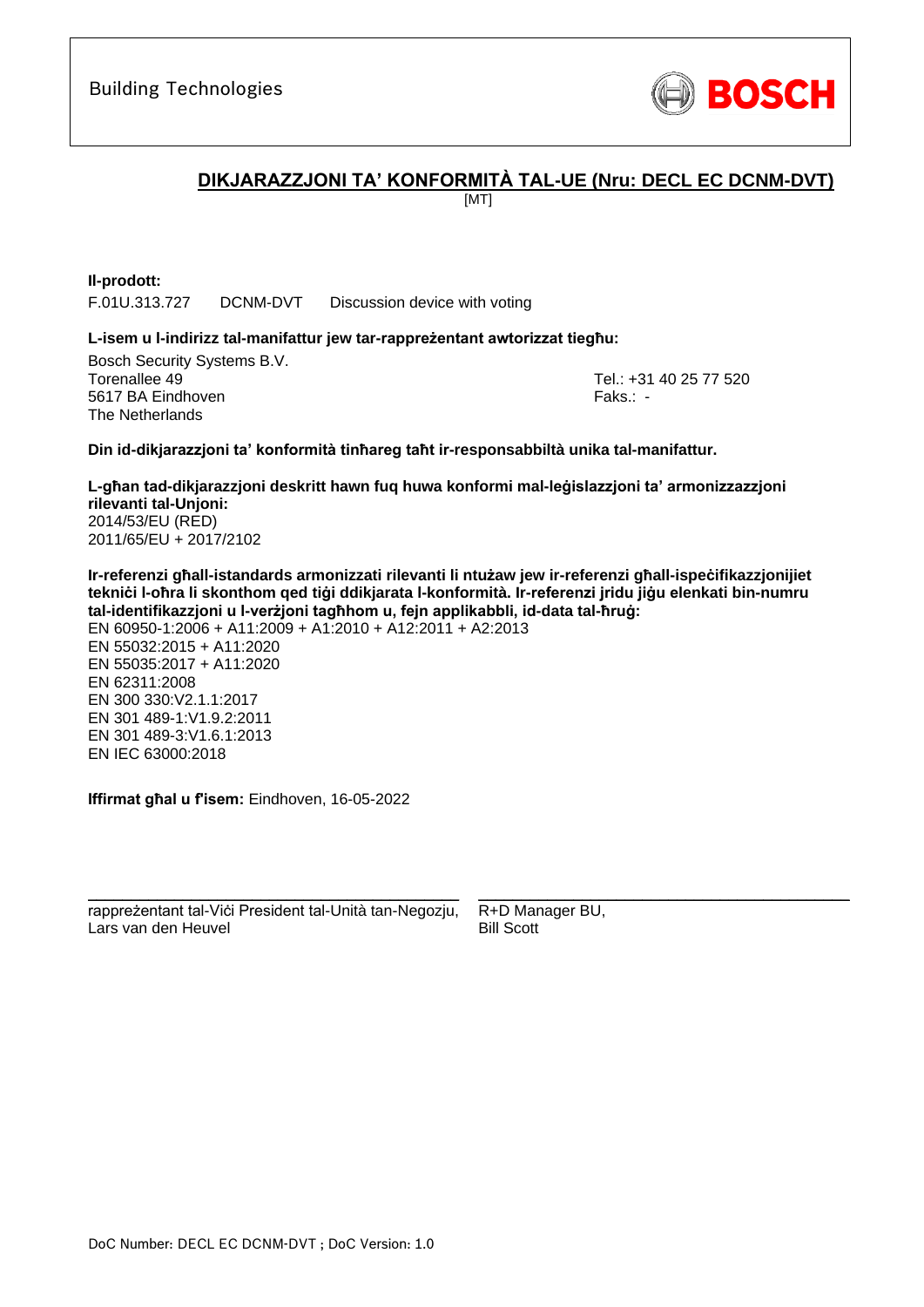

# **EU-CONFORMITEITSVERKLARING (Nr. DECL EC DCNM-DVT)**

[NL]

## **Product:**

F.01U.313.727 DCNM-DVT Discussion device with voting

### **Naam en adres van de fabrikant of zijn gemachtigde:**

Bosch Security Systems B.V. Torenallee 49 Tel.: [+31 40 25 77 520](#page-0-0) 5617 BA Eindhoven Fax.: [-](#page-0-1) The Netherlands

\_\_\_\_\_\_\_\_\_\_\_\_\_\_\_\_\_\_\_\_\_\_\_\_\_\_\_\_\_\_\_\_\_\_\_\_\_\_\_\_\_\_\_

#### **Deze conformiteitsverklaring wordt verstrekt onder volledige verantwoordelijkheid van de fabrikant.**

**Het hierboven beschreven voorwerp is in overeenstemming met de desbetreffende harmonisatiewetgeving van de Unie[:](#page-0-2)** [2014/53/EU \(RED\)](#page-0-2) [2011/65/EU + 2017/2102](#page-0-2)

**Vermelding van de toegepaste relevante geharmoniseerde normen of van de overige technische specificaties waarop de conformiteitsverklaring betrekking heeft. Bij de opgave van de referenties moeten het identificatienummer en de versie en, in voorkomend geval, de datum van publicatie worden vermeld:**

EN 60950-1:2006 + A11:2009 + A1:2010 + A12:2011 + A2:2013 EN 55032:2015 + A11:2020 EN 55035:2017 + A11:2020 EN 62311:2008 EN 300 330:V2.1.1:2017 EN 301 489-1:V1.9.2:2011 EN 301 489-3:V1.6.[1:](#page-0-4)[2](#page-0-5)013 EN IEC 63000:201[8](#page-0-3)

**Ondertekend voor en namens:** Eindhoven, 16-05-2022

vertegenwoordiger van de vice-president Business Unit, Lars van den Heuvel

\_\_\_\_\_\_\_\_\_\_\_\_\_\_\_\_\_\_\_\_\_\_\_\_\_\_\_\_\_\_\_\_\_\_\_\_\_\_\_\_\_\_\_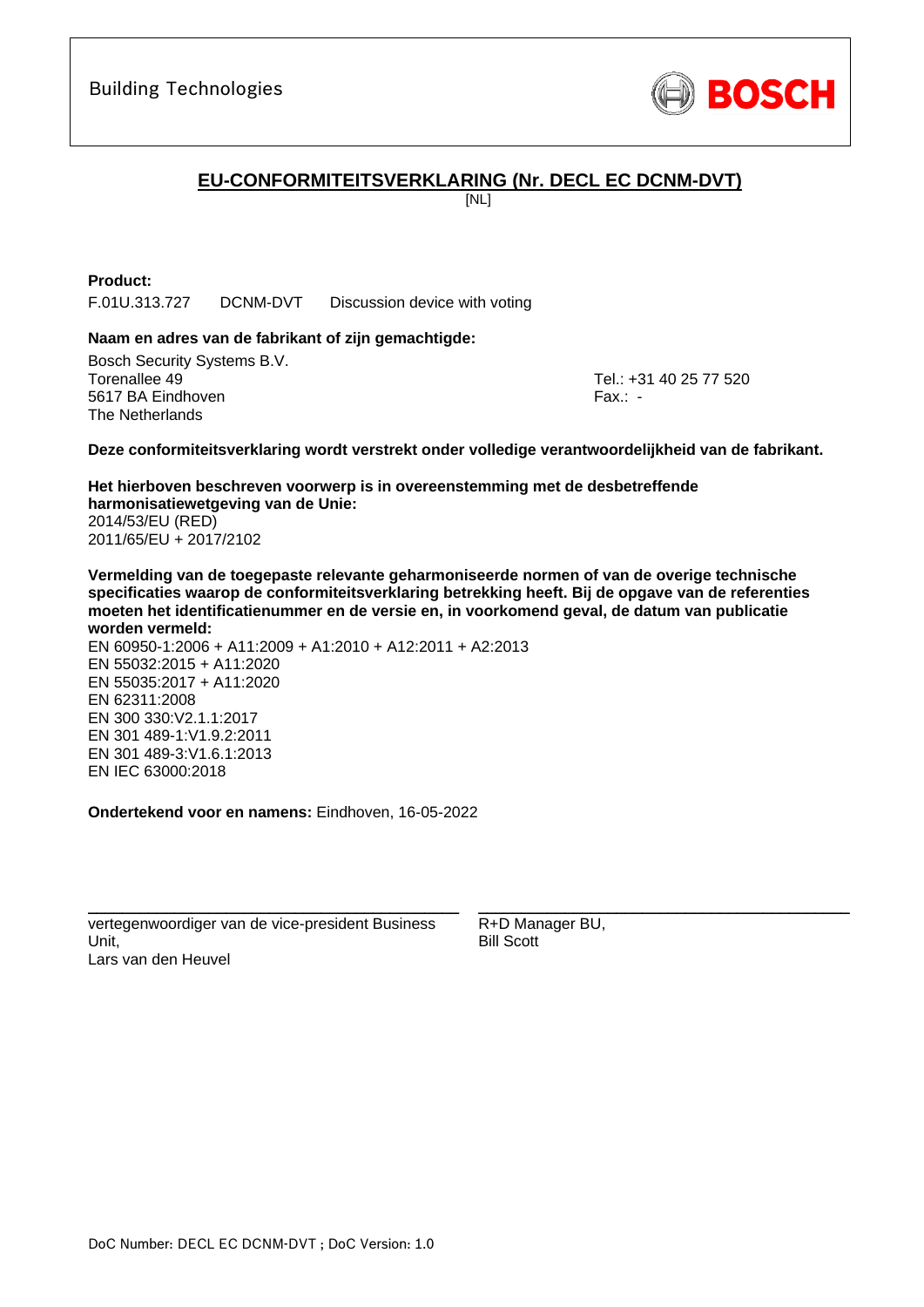

# **DEKLARACJA ZGODNOŚCI UE (nr: DECL EC DCNM-DVT)**

 $F$ 

## **Model produktu/product:**

F.01U.313.727 DCNM-DVT Discussion device with voting

## **Nazwa i adres producenta lub jego upoważnionego przedstawiciela:**

Bosch Security Systems B.V. Torenallee 49 Tel.: [+31 40 25 77 520](#page-0-0) 5617 BA Eindhoven Fax.: [-](#page-0-1) The Netherlands

\_\_\_\_\_\_\_\_\_\_\_\_\_\_\_\_\_\_\_\_\_\_\_\_\_\_\_\_\_\_\_\_\_\_\_\_\_\_\_\_\_\_\_

### **Niniejsza deklaracja zgodności wydana zostaje na wyłączną odpowiedzialność producenta.**

**Wymieniony powyżej przedmiot niniejszej deklaracji jest zgodny z odnośnymi wymaganiami unijnego prawodawstwa harmonizacyjnego[:](#page-0-2)** [2014/53/EU \(RED\)](#page-0-2) [2011/65/EU + 2017/2102](#page-0-2)

**Odniesienia do odnośnych norm zharmonizowanych, które zastosowano, lub do innych specyfikacji technicznych, w stosunku do których deklarowana jest zgodność. Odwołania muszą być podane wraz z ich numerami identyfikacyjnymi i wersjami oraz w stosownych przypadkach z datą wydania:**

EN 60950-1:2006 + A11:2009 + A1:2010 + A12:2011 + A2:2013 EN 55032:2015 + A11:2020 EN 55035:2017 + A11:2020 EN 62311:2008 EN 300 330:V2.1.1:2017 EN 301 489-1:V1.9.2:2011 EN 301 489-3:V1.6.[1:](#page-0-4)[2](#page-0-5)013 EN IEC 63000:201[8](#page-0-3)

**Podpisano w imieniu:** Eindhoven, 16-05-2022

\_\_\_\_\_\_\_\_\_\_\_\_\_\_\_\_\_\_\_\_\_\_\_\_\_\_\_\_\_\_\_\_\_\_\_\_\_\_\_\_\_\_\_

przedstawiciel wiceprezesa działu, Lars van den Heuvel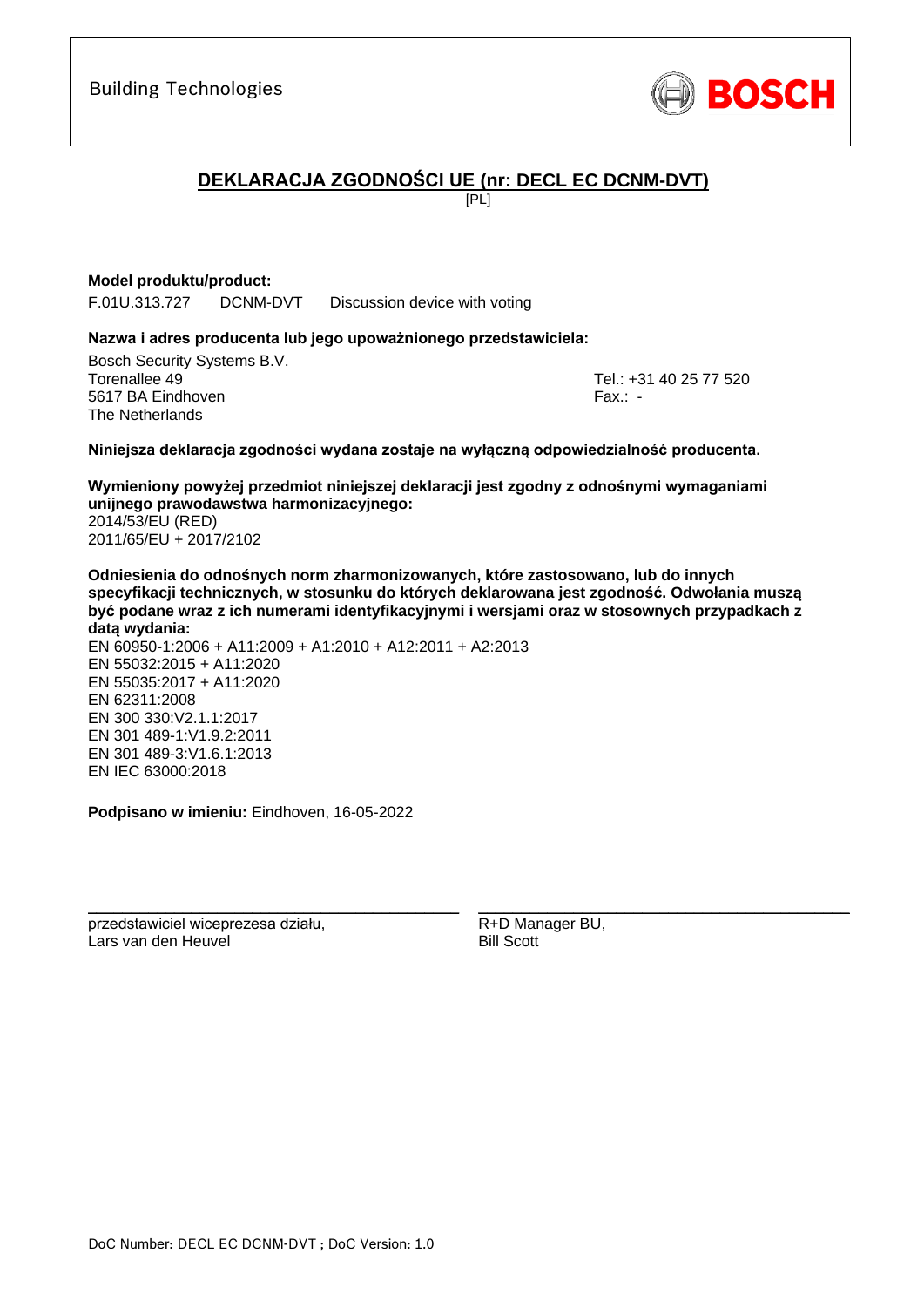Building Technologies

# **DECLARAÇÃO UE DE CONFORMIDADE (N.º: DECL EC DCNM-DVT)**

[PT]

## **Modelo do produto/produto:**

F.01U.313.727 DCNM-DVT Discussion device with voting

## **Nome e endereço do fabricante ou do respetivo mandatário:**

Bosch Security Systems B.V. Torenallee 49 Tel.: [+31 40 25 77 520](#page-0-0) 5617 BA Eindhoven Fax.: [-](#page-0-1) The Netherlands

\_\_\_\_\_\_\_\_\_\_\_\_\_\_\_\_\_\_\_\_\_\_\_\_\_\_\_\_\_\_\_\_\_\_\_\_\_\_\_\_\_\_\_

### **A presente declaração de conformidade é emitida sob a exclusiva responsabilidade do fabricante.**

**O objeto da declaração acima descrito está em conformidade com a legislação de harmonização da União aplicável[:](#page-0-2)** [2014/53/EU \(RED\)](#page-0-2) [2011/65/EU + 2017/2102](#page-0-2)

**Referências às normas harmonizadas aplicáveis utilizadas ou a outras especificações técnicas em relação às quais é declarada a conformidade. As referências devem ser enumeradas com os respetivos números de identificação e versão e, se for caso disso, a data de emissão:** EN 60950-1:2006 + A11:2009 + A1:2010 + A12:2011 + A2:2013 EN 55032:2015 + A11:2020 EN 55035:2017 + A11:2020 EN 62311:2008 EN 300 330:V2.1.1:2017 EN 301 489-1:V1.9.2:2011 EN 301 489-3:V1.6.1:2013 [E](#page-0-6)[N](#page-0-7) [I](#page-0-8)[E](#page-0-9)C 63000:201[8](#page-0-3)

**Assinado por e em nome de:** Eindhoven, 16-05-2022

\_\_\_\_\_\_\_\_\_\_\_\_\_\_\_\_\_\_\_\_\_\_\_\_\_\_\_\_\_\_\_\_\_\_\_\_\_\_\_\_\_\_\_ representante do vice-presidente da unidade de negócio, Lars van den Heuvel

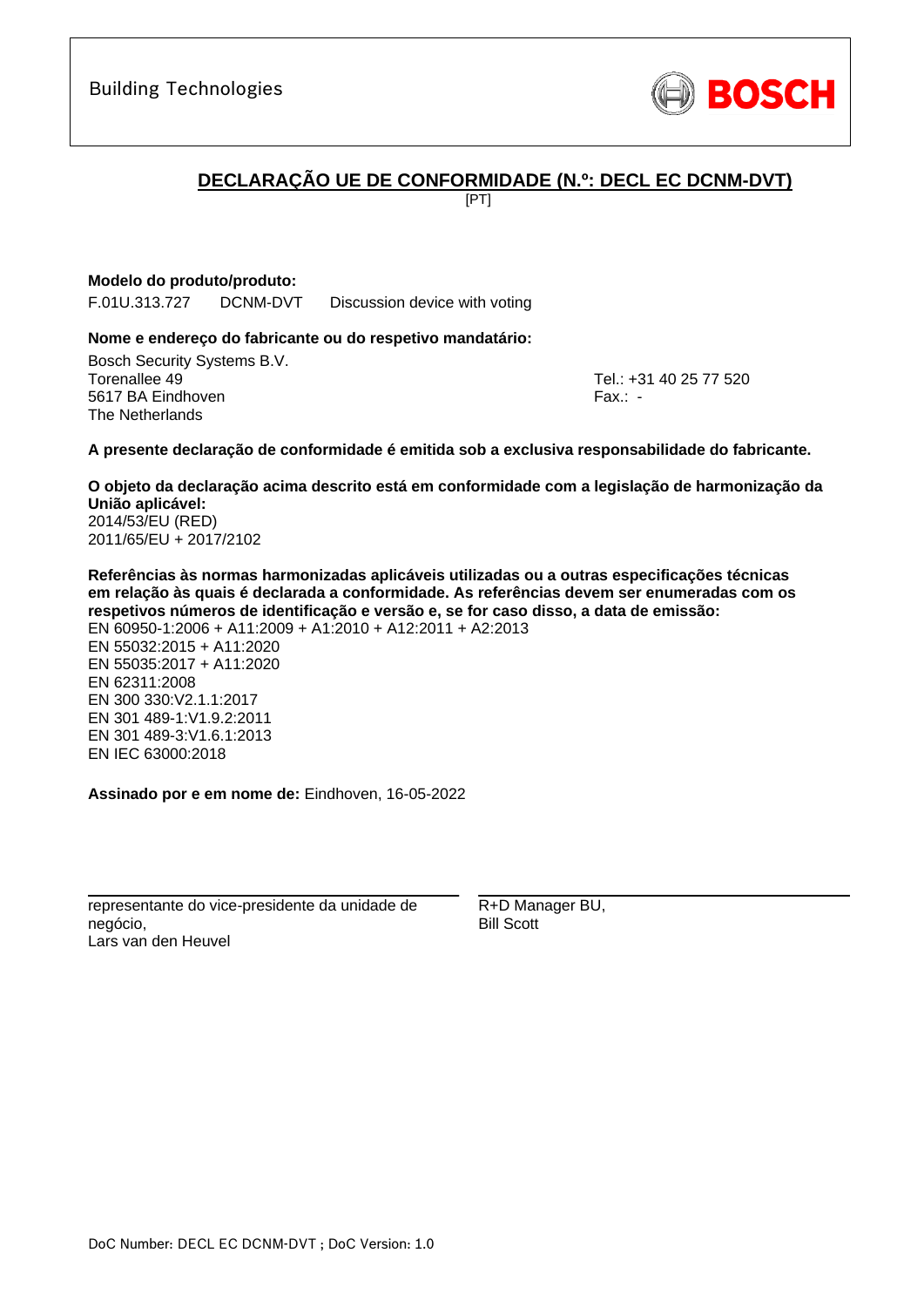

# **DECLARAȚIA UE DE CONFORMITATE (NR. DECL EC DCNM-DVT)**

[RO]

## **Modelul de produs/produsul:**

F.01U.313.727 DCNM-DVT Discussion device with voting

## **Denumirea și adresa producătorului sau a reprezentantului său autorizat:**

Bosch Security Systems B.V. Torenallee 49 Tel.: [+31 40 25 77 520](#page-0-0) 5617 BA Eindhoven Fax.: [-](#page-0-1) The Netherlands

\_\_\_\_\_\_\_\_\_\_\_\_\_\_\_\_\_\_\_\_\_\_\_\_\_\_\_\_\_\_\_\_\_\_\_\_\_\_\_\_\_\_\_

### **Prezenta declarație de conformitate este emisă pe răspunderea exclusivă a producătorului.**

**Obiectul declarației descris mai sus este în conformitate cu legislația relevantă de armonizare a Uniunii[:](#page-0-2)** [2014/53/EU \(RED\)](#page-0-2)

[2011/65/EU + 2017/2102](#page-0-2)

**Trimiteri la standardele armonizate relevante folosite sau trimiteri la celelalte specificații tehnice în legătură cu care se declară conformitatea. Referințele sunt enumerate împreună cu numerele de identificare și cu versiunea acestora precum și cu data eliberării, după caz:**

EN 60950-1:2006 + A11:2009 + A1:2010 + A12:2011 + A2:2013 EN 55032:2015 + A11:2020 EN 55035:2017 + A11:2020 EN 62311:2008 EN 300 330:V2.1.1:2017 EN 301 489-1:V1.9.2:2011 EN 301 489-3:V1.6.1:2013 [E](#page-0-6)[N](#page-0-7) [I](#page-0-8)[E](#page-0-9)C 63000:201[8](#page-0-3)

**Semnat pentru și în numele:** Eindhoven, 16-05-2022

\_\_\_\_\_\_\_\_\_\_\_\_\_\_\_\_\_\_\_\_\_\_\_\_\_\_\_\_\_\_\_\_\_\_\_\_\_\_\_\_\_\_\_

reprezentant al vicepreşedintelui companiei, Lars van den Heuvel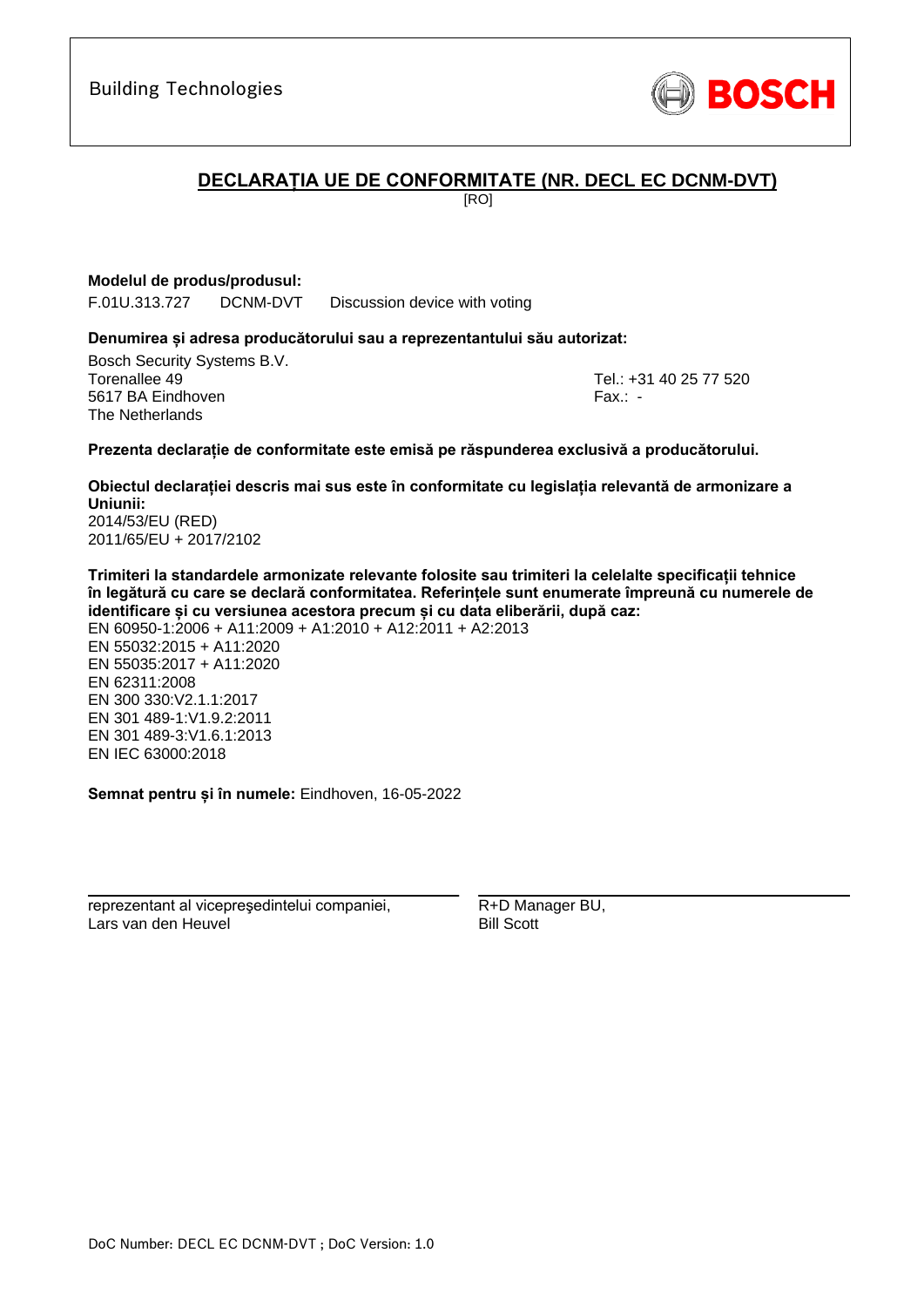

# **EÚ VYHLÁSENIE O ZHODE (č. DECL EC DCNM-DVT)**

**ISKI** 

## **Typ výrobku/výrobok:**

F.01U.313.727 DCNM-DVT Discussion device with voting

### **Meno a adresa výrobcu alebo jeho splnomocneného zástupcu:**

Bosch Security Systems B.V. Torenallee 49 Tel.: [+31 40 25 77 520](#page-0-0) 5617 BA Eindhoven Fax.: [-](#page-0-1) The Netherlands

\_\_\_\_\_\_\_\_\_\_\_\_\_\_\_\_\_\_\_\_\_\_\_\_\_\_\_\_\_\_\_\_\_\_\_\_\_\_\_\_\_\_\_

### **Toto vyhlásenie o zhode sa vydáva na výhradnú zodpovednosť výrobcu.**

**Uvedený predmet vyhlásenia je v zhode s príslušnými harmonizačnými právnymi predpismi Únie[:](#page-0-2)** [2014/53/EU \(RED\)](#page-0-2) [2011/65/EU + 2017/2102](#page-0-2)

**Odkazy na príslušné použité harmonizované normy alebo odkazy na iné technické špecifikácie, v súvislosti s ktorými sa vyhlasuje zhoda. V rámci odkazov sa musí uviesť identifikačné číslo a verzia a prípadne dátum vydania:**

EN 60950-1:2006 + A11:2009 + A1:2010 + A12:2011 + A2:2013 EN 55032:2015 + A11:2020 EN 55035:2017 + A11:2020 EN 62311:2008 EN 300 330:V2.1.1:2017 EN 301 489-1:V1.9.2:2011 EN 301 489-3:V1.6.[1:](#page-0-4)[2](#page-0-5)013 EN IEC 63000:201[8](#page-0-3)

**Podpísané za a v mene:** Eindhoven, 16-05-2022

\_\_\_\_\_\_\_\_\_\_\_\_\_\_\_\_\_\_\_\_\_\_\_\_\_\_\_\_\_\_\_\_\_\_\_\_\_\_\_\_\_\_\_

zástupca viceprezidenta obchodnej jednotky, Lars van den Heuvel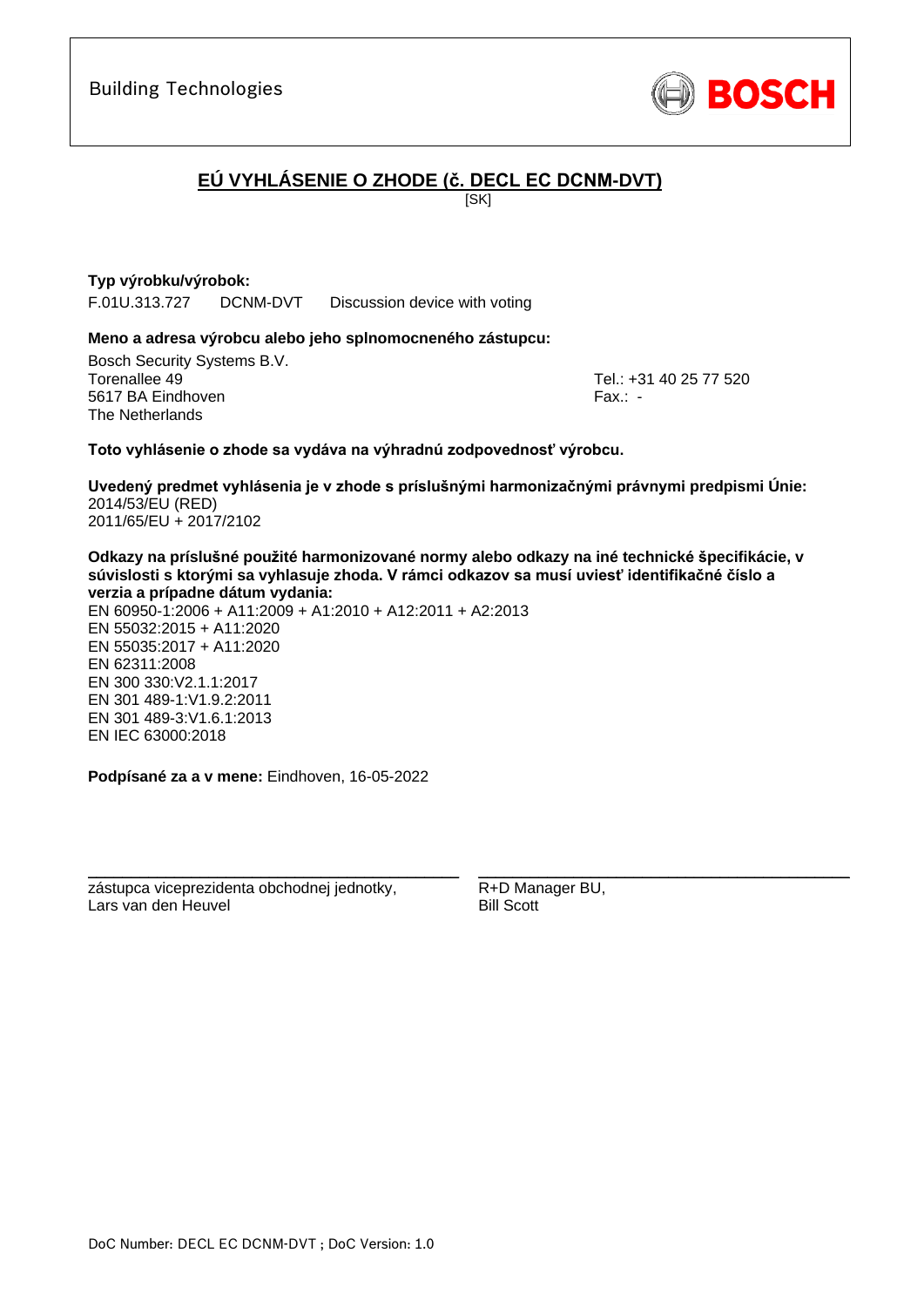

# **IZJAVA EU O SKLADNOSTI (št. DECL EC DCNM-DVT)**

[SL]

## **Model proizvoda/proizvod:**

F.01U.313.727 DCNM-DVT Discussion device with voting

## **Ime in naslov proizvajalca ali njegovega pooblaščenega zastopnika:**

Bosch Security Systems B.V. Torenallee 49 Tel.: [+31 40 25 77 520](#page-0-0) 5617 BA Eindhoven Fax.: [-](#page-0-1) The Netherlands

\_\_\_\_\_\_\_\_\_\_\_\_\_\_\_\_\_\_\_\_\_\_\_\_\_\_\_\_\_\_\_\_\_\_\_\_\_\_\_\_\_\_\_

## **Ta izjava o skladnosti je izdana na lastno odgovornost proizvajalca.**

**Predmet navedene izjave je v skladu z ustrezno zakonodajo Unije o harmonizaciji[:](#page-0-2)** [2014/53/EU \(RED\)](#page-0-2) [2011/65/EU + 2017/2102](#page-0-2)

**Sklicevanja na uporabljene relevantne harmonizirane standarde ali sklicevanje na druge tehnične specifikacije v zvezi s katerimi je skladnost deklarirana. Sklicevanja morajo biti navedena s svojo identifikacijsko številko, različico in po potrebi datumom izdaje:**

EN 60950-1:2006 + A11:2009 + A1:2010 + A12:2011 + A2:2013 EN 55032:2015 + A11:2020 EN 55035:2017 + A11:2020 EN 62311:2008 EN 300 330:V2.1.1:2017 EN 301 489-1:V1.9.2:2011 EN 301 489-3:V1.6.[1:](#page-0-4)[2](#page-0-5)013 EN IEC 63000:201[8](#page-0-3)

**Podpisano za in v imenu:** Eindhoven, 16-05-2022

\_\_\_\_\_\_\_\_\_\_\_\_\_\_\_\_\_\_\_\_\_\_\_\_\_\_\_\_\_\_\_\_\_\_\_\_\_\_\_\_\_\_\_

zastopnik podpredsednika poslovne enote, Lars van den Heuvel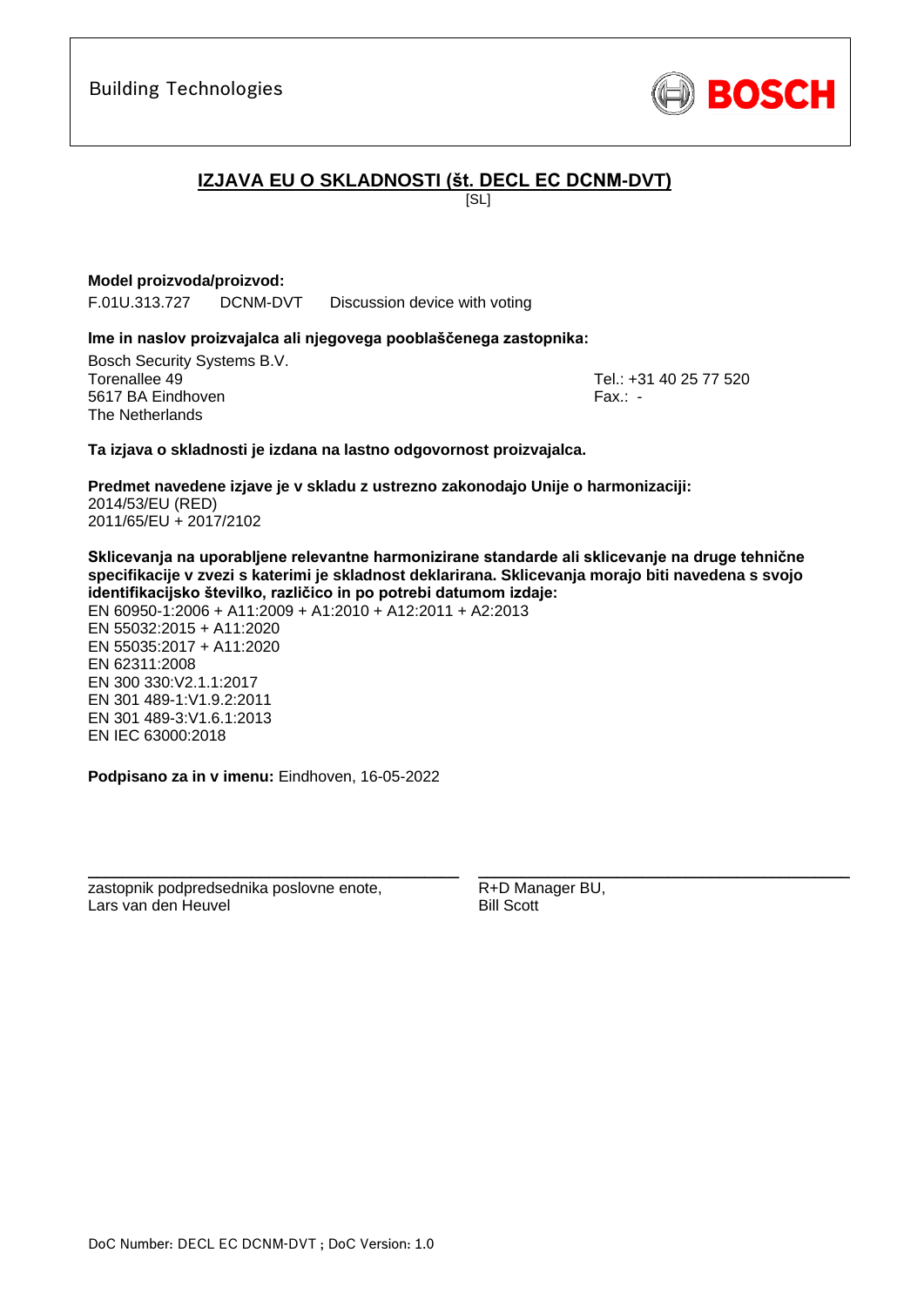

# **EU-VAATIMUSTENMUKAISUUSVAKUUTUS (N:o DECL EC DCNM-DVT)**

[FI]

## **Tuotemalli/tuote:**

F.01U.313.727 DCNM-DVT Discussion device with voting

### **Valmistajan tai sen valtuutetun edustajan nimi ja osoite:**

Bosch Security Systems B.V. Torenallee 49 Tel.: [+31 40 25 77 520](#page-0-0) 5617 BA Eindhoven Fax.: [-](#page-0-1) The Netherlands

\_\_\_\_\_\_\_\_\_\_\_\_\_\_\_\_\_\_\_\_\_\_\_\_\_\_\_\_\_\_\_\_\_\_\_\_\_\_\_\_\_\_\_

#### **Tämä vaatimustenmukaisuusvakuutus on annettu valmistajan yksinomaisella vastuulla.**

**Edellä kuvattu vakuutuksen kohde on asiaa koskevan unionin yhdenmukaistamislainsäädännön vaatimusten mukainen[:](#page-0-2)** [2014/53/EU \(RED\)](#page-0-2)

[2011/65/EU + 2017/2102](#page-0-2)

**Viittaus niihin asiaankuuluviin yhdenmukaistettuihin standardeihin, joita on käytetty, tai viittaus muihin teknisiin eritelmiin, joiden perusteella vaatimustenmukaisuusvakuutus on annettu. Viittausten luettelossa on mainittava niiden tunnistenumero ja versio ja tapauksen mukaan antopäivä:**

EN 60950-1:2006 + A11:2009 + A1:2010 + A12:2011 + A2:2013 EN 55032:2015 + A11:2020 EN 55035:2017 + A11:2020 EN 62311:2008 EN 300 330:V2.1.1:2017 EN 301 489-1:V1.9.2:2011 EN 301 489-3:V1.6.[1:](#page-0-4)[2](#page-0-5)013 EN IEC 63000:201[8](#page-0-3)

**Seuraavan puolesta allekirjoittanut:** Eindhoven, 16-05-2022

varapääjohtajan edustaja Liiketoimintayksikkö, Lars van den Heuvel

\_\_\_\_\_\_\_\_\_\_\_\_\_\_\_\_\_\_\_\_\_\_\_\_\_\_\_\_\_\_\_\_\_\_\_\_\_\_\_\_\_\_\_